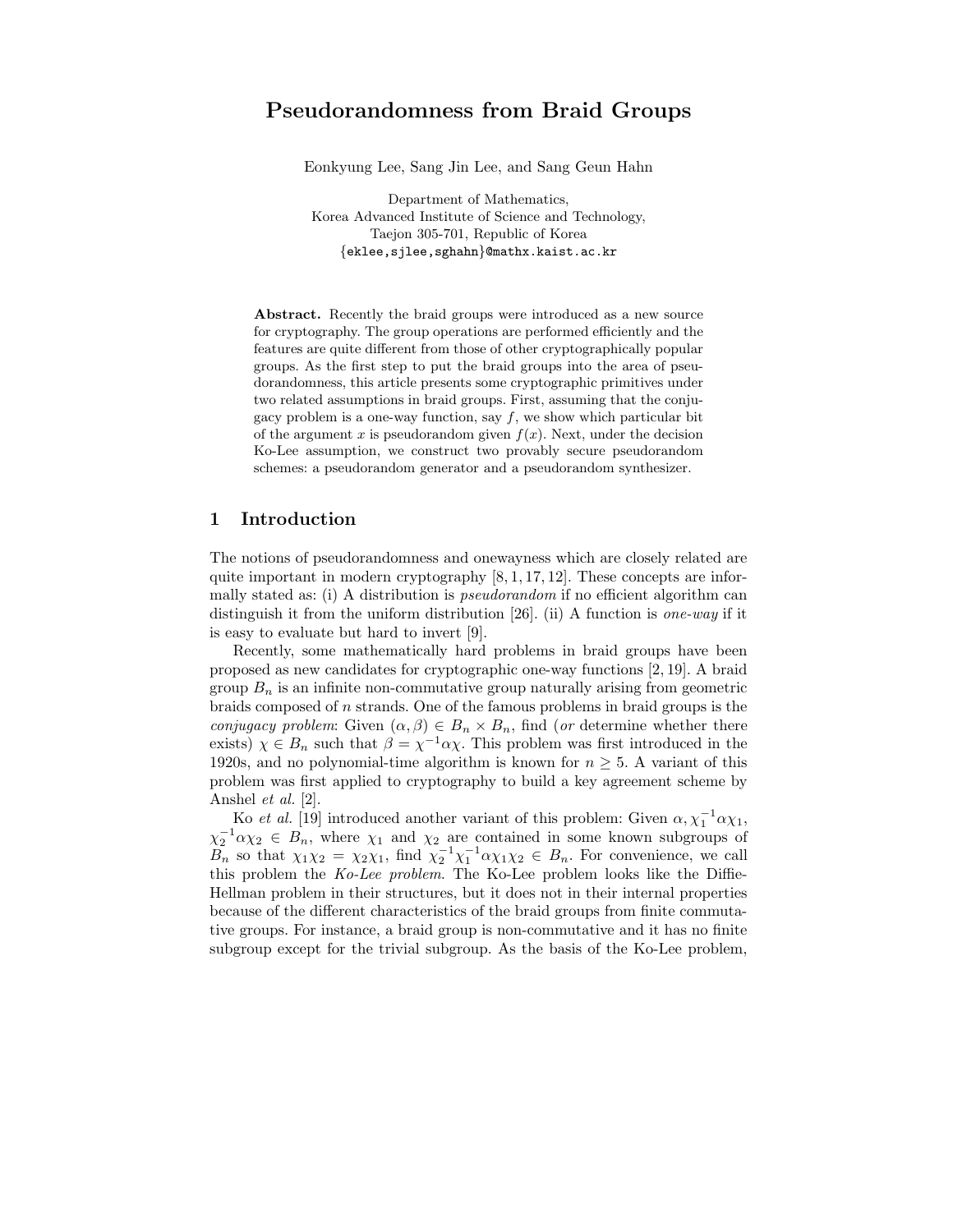they introduced, by restricting the conjugacy problem to a smaller braid group, the  $(n, m)$ -generalized conjugacy problem (GCP): Given  $(\alpha, \beta) \in B_n \times B_n$  and  $m(\leq n)$ , find  $\chi \in B_m$  such that  $\beta = \chi^{-1} \alpha \chi$ . Like the conjugacy problem, the GCP and the Ko-Lee problem have no polynomial-time solving algorithm yet.

The motivation for this article is that the braid groups have potential for a good source to enrich cryptography from the point of view of their features and efficient operations. In the sequel to key agreement schemes  $[2, 19]$  and a publickey cryptosystem [19], we discuss how to construct cryptographic primitives in the area of pseudorandomness from the two related assumptions in braid groups: the intractability assumptions of the conjugacy and the Ko-Lee problems. We call the latter the Ko-Lee assumption (KL-Assumption).

#### 1.1 The Ko-Lee Problem

As a basic pseudorandom primitive, a pseudorandom generator is informally defined to be an efficient algorithm expanding short random bit sequences into long pseudorandom bit sequences [26, 8].

Naor *et al.* [23] first introduced the notion of pseudorandom synthesizer as a stronger one than pseudorandom generator in the following sense: While a pseudorandom generator, G, guarantees the pseudorandomness of  $\{G(z_i)\}_{1\leq i\leq n}$ only when  $z_1, \ldots, z_n$  are chosen uniformly and *independently*, a pseudorandom synthesizer, S, guarantees the pseudorandomness of  $\{S(z_i)\}_{1\leq i\leq n}$  even when the  $z_i$ 's are not *completely independent*. Loosely speaking, a pseudorandom synthesizer is a two variable function  $S(\cdot, \cdot)$ , so that if polynomially many random assignments are chosen to both variables,  $(x_1, \ldots, x_m)$  and  $(y_1, \ldots, y_m)$ , then the output of S on all the combinations of these assignments,  $(S(x_i, y_j))_{1 \leq i,j \leq m}$ , is pseudorandom.

Our Result: From the KL-Assumption, we formally derive a decisional version mentioned to refer to the security of the braid public-key cryptosystem [19]. Under the decision Ko-Lee assumption (DKL-Assumption), we construct a pseudorandom generator and a pseudorandom synthesizer and show that they are provably secure.

#### 1.2 The Conjugacy Problem

The Ko-Lee problem was originally proposed as a variant of the conjugacy problem to induce a trapdoor one-way function (for a public-key cryptosystem). However, it looks easier to solve than the conjugacy problem. Since pseudorandomness needs no trapdoor, the conjugacy problem itself can be considered.

If  $f$  is a one-way function, every bit of the argument  $x$  cannot be easily computed from  $f(x)$ . A natural question is whether there is a specific bit of x which is not distinguished from a random bit by any efficient algorithm given  $f(x)$ . This question was first addressed by Blum *et al.* [8]. Demonstrating such a pseudorandom bit for the discrete exponentiation function, they introduced the notion of hard-core predicate as a cryptographically useful tool. Loosely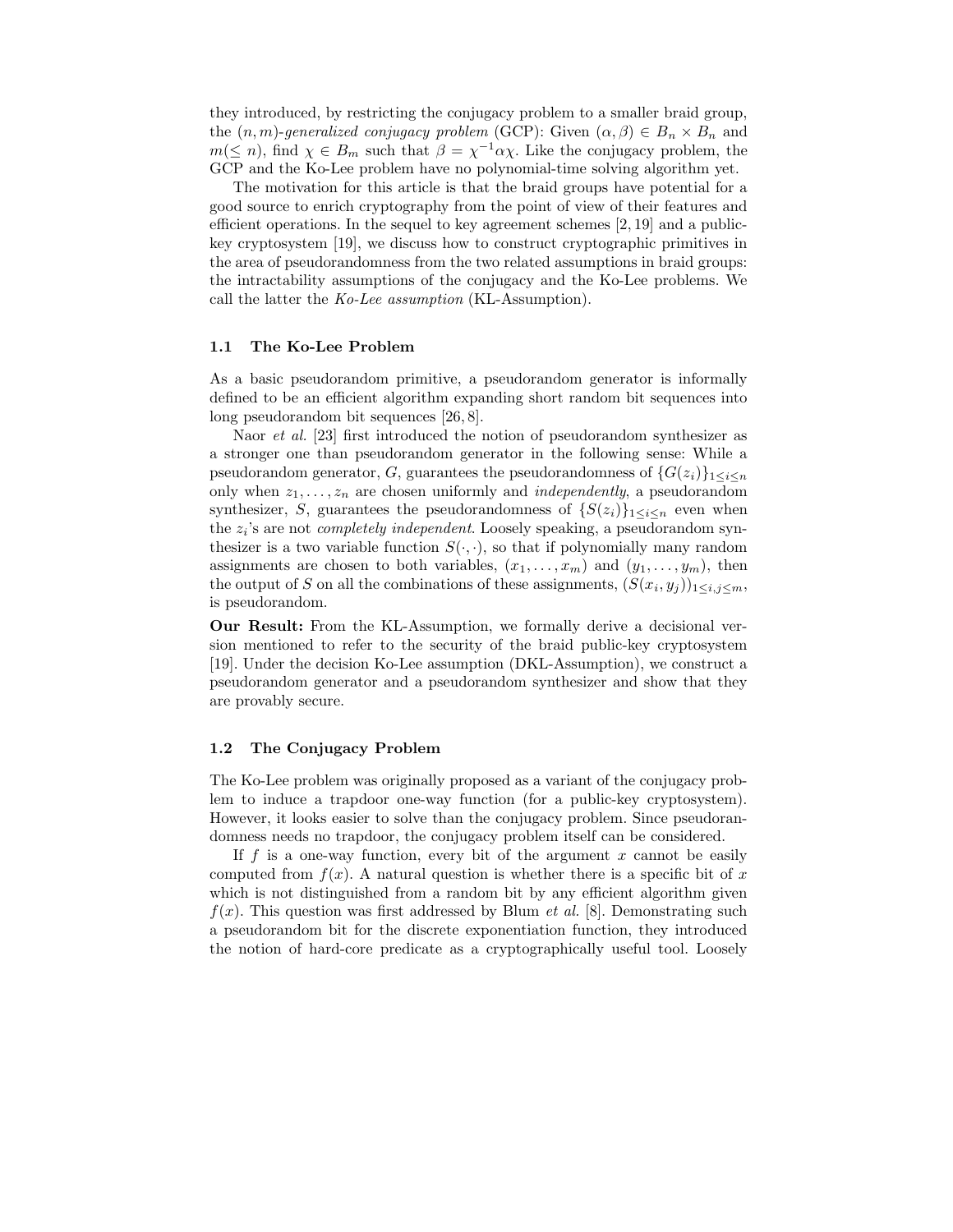speaking, a *hard-core predicate b* of a function  $f$  is a polynomial-time computable boolean predicate such that  $b(x)$  is hard to predict from  $f(x)$ . So far, two kinds of hard-core predicates have been proposed. On the one hand, for a few one-way function f's, there has been discovered a particular bit of x, the so-called hardcore bit, which is the source of  $b(x)$  by the unique characteristic of f [8, 1]. For instance, Alexi *et al.* [1] showed that  $b(x)$  points to the least significant bit of x for the RSA and the Rabin functions. On the other hand, for any one-way function, one can make a hard-core predicate by Goldreich-Levin's construction [14]. More precisely, for any one-way function  $f$ , the inner-product mod 2 of  $x$  and  $r$  is a hard-core of  $g(x,r) \stackrel{\text{def}}{=} (f(x),r)$ . To distinguish these two kinds of hard-core predicates, we call the former kind the peculiar one and the latter kind the generic one.

Considering that among a number of known one-way functions only the RSA, the Rabin, and the discrete exponentiation functions have their peculiar hardcore predicates, it is interesting to find it for the conjugacy problem. It indicates which bit of the solution is equally difficult to compute as the entire solution.

The conjugacy problem in braid groups is quite different from those above one-way functions in the sense that it is not a group homomorphism. Since such a property is the basis for the construction of the previous peculiar hard-core predicates, we should take a completely different way to construct a peculiar hard-core for the conjugacy problem.

Our Result: We first present a collection of one-way functions, CNJ, under the intractability assumption of the  $(n, n-1)$ -GCP, which is almost the conjugacy problem from a computational complexity point of view. And we present two hard-core bits of CNJ. Using one of them, we construct a peculiar hardcore predicate, INF, and prove that predicting  $INF(x)$  from  $CNJ(x)$  is as hard as inverting  $CNJ(x)$ . Likewise the other hard-core bit.

## 1.3 Outline

In §2, we introduce some notations and briefly describe the braid groups. In §3, we examine the bit security in the conjugacy problem (§3.1), present a collection of one-way functions based on that problem (§3.2), and construct a hard-core predicate of the one-way function  $(\S 3.3)$ . In  $\S 4$ , we construct a pseudorandom generator  $(\S4.1)$  and a pseudorandom synthesizer  $(\S4.2)$ .

# 2 Preliminaries

#### 2.1 Notations

Basic notation: Let N and Z denote the set of all natural numbers and the set of all integers, respectively. For any bit-string x,  $||x||$  denotes its length (i.e. the number of bits in x). For a finite set S,  $|S|$  denotes the cardinality of S and  $||S||$  denotes the maximum among the bit-lengths of elements of S. The notation  $(a_{i,j})_{1\leq i\leq n,1\leq j\leq m}$  denotes an  $(n\times m)$ -matrix whose  $(i,j)$ -entry is  $a_{i,j}$ .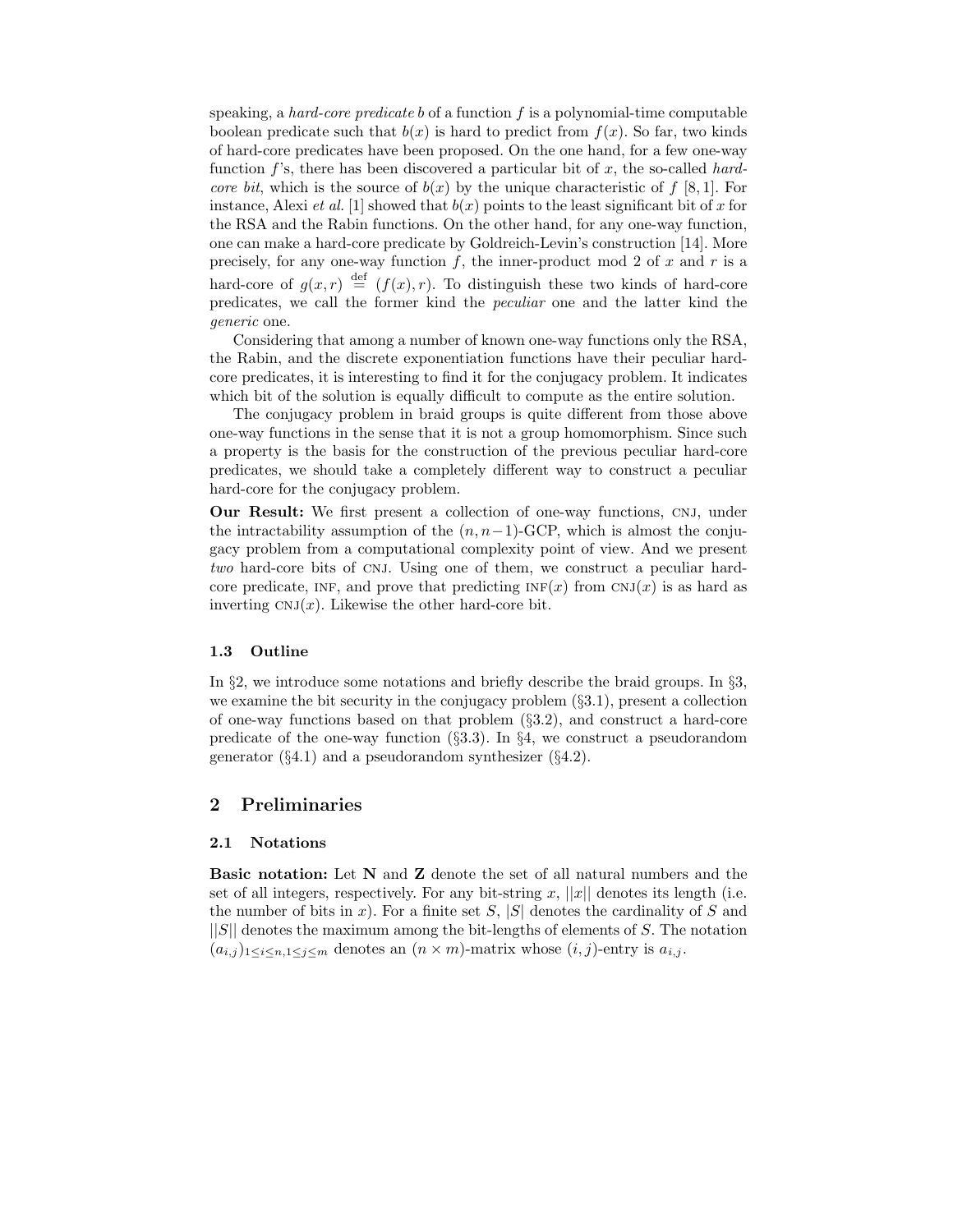Probability notation: The following notations are based on [16, 15, 3].

A probability distribution D on a finite set S assigns a probability  $\mathcal{D}(s) \geq 0$ to each  $s \in S$ , and thus  $\sum_{s \in S} \mathcal{D}(s) = 1$ . For a distribution  $\mathcal{D}$ ,  $[\mathcal{D}]$  denotes the support of  $D$  (the set of elements of positive probability). If a random variable x is distributed according to  $D$  on S, we write  $x \stackrel{\mathcal{D}}{\leftarrow} S$ , or simply  $x \leftarrow D$  if the set S is obvious from the context. The notation  $x_1, \ldots, x_n \leftarrow \mathcal{D}$  indicates that n random variables  $x_1, \ldots, x_n$  are independently distributed according to  $D$  on  $S$ .

If f is a function mapping S to a set T, then  $\langle f(x) : x \leftarrow \mathcal{D} \rangle$  is a random variable that defines a distribution  $\mathcal{E}$ , where for all  $t \in T$ ,  $\mathcal{E}(t) = \sum_{s \in S, f(s) = t} \mathcal{D}(s)$ .

If A is a probabilistic algorithm, then for any input  $x, y, \ldots$  the notation  $\mathcal{A}(x, y, \ldots)$  refers to the probability distribution induced by its internal random coin tosses. So if  $x \leftarrow \mathcal{D}, y \leftarrow \mathcal{E}, \ldots$  are random variables, then  $\langle \mathcal{A}(x, y, \ldots) : x \leftarrow$  $\mathcal{D}; y \leftarrow \mathcal{E}; \ldots$  represents the random variable distributed according to  $\mathcal{D}, \mathcal{E}, \ldots$ and its internal random coin tosses.

We let  $x \stackrel{u}{\leftarrow} S$  indicate that x is uniformly distributed on S; i.e., for all  $s \in S$ ,  $Pr[x = s : x \stackrel{u}{\leftarrow} S] = 1/|S|.$ 

For probability distributions  $\mathcal{D}, \mathcal{E}, \ldots$ , the notation  $\Pr[p(x, y, \ldots) : x \leftarrow$  $\mathcal{D}; y \leftarrow \mathcal{E}; \dots$  denotes the probability that the predicate  $p(x, y, \dots)$  is true after the (ordered) execution of the algorithms  $x \leftarrow \mathcal{D}, y \leftarrow \mathcal{E}$ , etc..

PPTA is short for "probabilistic polynomial time algorithm in its input  $length(s)$ ".

## 2.2 The Braid Groups

In this section, we briefly review some basic material for braid groups. See [6, 10, 7] for details. For each integer  $n \geq 2$ , the *n*-braid group  $B_n$  is defined by the following group presentation

$$
B_n = \left\langle \sigma_1, \ldots, \sigma_{n-1} \mid \begin{array}{c} \sigma_i \sigma_j \sigma_i = \sigma_j \sigma_i \sigma_j \text{ if } |i-j| = 1 \\ \sigma_i \sigma_j = \sigma_j \sigma_i \text{ if } |i-j| \geq 2 \end{array} \right\rangle.
$$

The integer n is called the *braid index* and each element of  $B_n$  is called an nbraid. An n-braid has the following geometric interpretation: it is a set of disjoint n strands which run essentially to the same direction (our convention is vertical direction). The multiplication  $\alpha\beta$  of two braids  $\alpha$  and  $\beta$  is the braid obtained by positioning  $\alpha$  on the top of  $\beta$ , the identity  $e_n$  is the braid consisting of n straight vertical strands, and the inverse of  $\alpha$  is the reflection of  $\alpha$  with respect to a horizontal plane. Examples are given in Figure 1 (a,b,c). Henceforth, let  $\sigma_i$ denote only a generator of the corresponding braid group.

 $B_n^+$  denotes the monoid defined by the generators and relations in the above presentation, and its elements are called positive n-braids. To each permutation  $\pi = b_1 b_2 \cdots b_n$ , we associate a positive *n*-braid obtained by connecting the upper *i*-th point to the lower  $b_i$ -th point by a straight line. Such braids as this are called permutation braids or canonical factors. The permutation n-braid corresponding to the permutation  $(n)(n-1)\cdots(2)(1)$  is called the *fundamental braid* and denoted by  $\Delta_n$ . See Figure 1 (d) for example. For  $\alpha \in B_n^+$ , define two sets  $S(\alpha)$  =  $\{i \mid \alpha = \sigma_i \beta \text{ for some } \beta \in B_n^+\}$  and  $F(\alpha) = \{i \mid \alpha = \beta \sigma_i \text{ for some } \beta \in B_n^+\}.$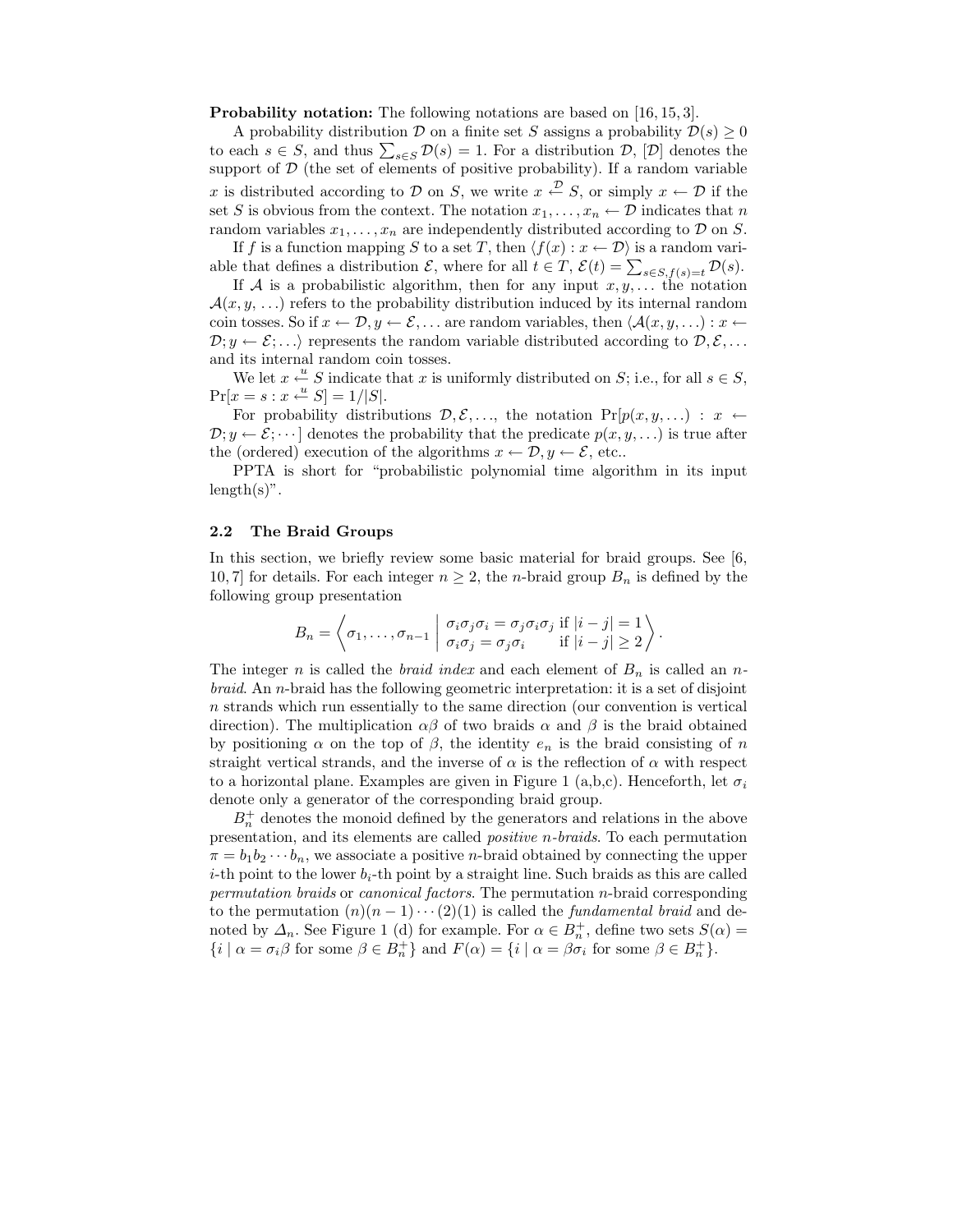

Fig. 1. An example of braids

Every braid  $\chi \in B_n$  has a unique decomposition called the *left-canonical* form,  $\chi = \Delta_n^u \chi_1 \cdots \chi_k$ , where  $u \in \mathbf{Z}$  and  $\chi_i$ 's are permutation braids except for  $e_n$  and  $\Delta_n$  such that  $F(\chi_i) \supset S(\chi_{i+1})$ . In this article, all the braids are supposed to be in their left-canonical forms. Hence, for  $\alpha, \beta \in B_n$ ,  $\alpha\beta$  means the left-canonical form of  $\alpha\beta$  and so it is hard to guess its original factor  $\alpha$  or  $\beta$ from αβ.

For  $m < n$ ,  $B_m$  is regarded as the subgroup of  $B_n$  generated only by  $\sigma_1, \ldots, \sigma_{m-1}$  of  $B_n$ , and so  $\Delta_m(\in B_n)$  is a permutation *n*-braid corresponding to a permutation  $(m)(m-1)\cdots(2)(1)(m+1)(m+2)\cdots(n)$ .

Due to [10, 7], braid groups with all their operations—multiplication, inversion, converting into left-canonical forms—are efficiently handled by computers.

# 3 Hard-core Predicate

From the intractability assumption of the conjugacy problem, one can naturally derive a one-way function,  $CNJ_{\alpha}: B_n \longrightarrow B_n$ , defined by  $CNJ_{\alpha}(\chi) = \chi^{-1} \alpha \chi$ , where  $\alpha \in B_n$ .

Our goal in this section is to construct a *peculiar* hard-core predicate of  $CNJ_{\alpha}$ . Therefore, we should discover for  $CNJ_{\alpha}$  the hard-core bit of a braid into which the one-wayness of  $CNJ_{\alpha}$  is transformed.

Notice that we are in different situation from previous ones for the following reasons: (i) A braid is not naturally expressed as a digit. (ii)  $CNJ_{\alpha}$  is not a group homomorphism. By (i), we should find a different type of bit from the least significant bit (for RSA, Rabin) [1] or the most significant bit (for discrete exponentiation function) [8]. Since such a bit must be an invariant of a braid, let us consider the left-canonical form. Recall that any braid  $\chi \in B_n$  is uniquely expressed in its left-canonical form  $\chi = \Delta_n^u \chi_1 \cdots \chi_p$ . Here, each of the integers u, p, and  $u + p$  is called the *infimum*, the *canonical-length*, and the *supremum* of  $\chi$  and denoted by  $\inf(\chi)$ ,  $\text{len}(\chi)$ , and  $\text{sup}(\chi)$ , respectively. Because they are invariants of a braid, the hard-core bit may be derived from some of them. In contrast to (ii), the homomorphic property of the other one-way functions was essential to find their hard-core bits [8, 1]. Therefore, we should approach our problem in a new way.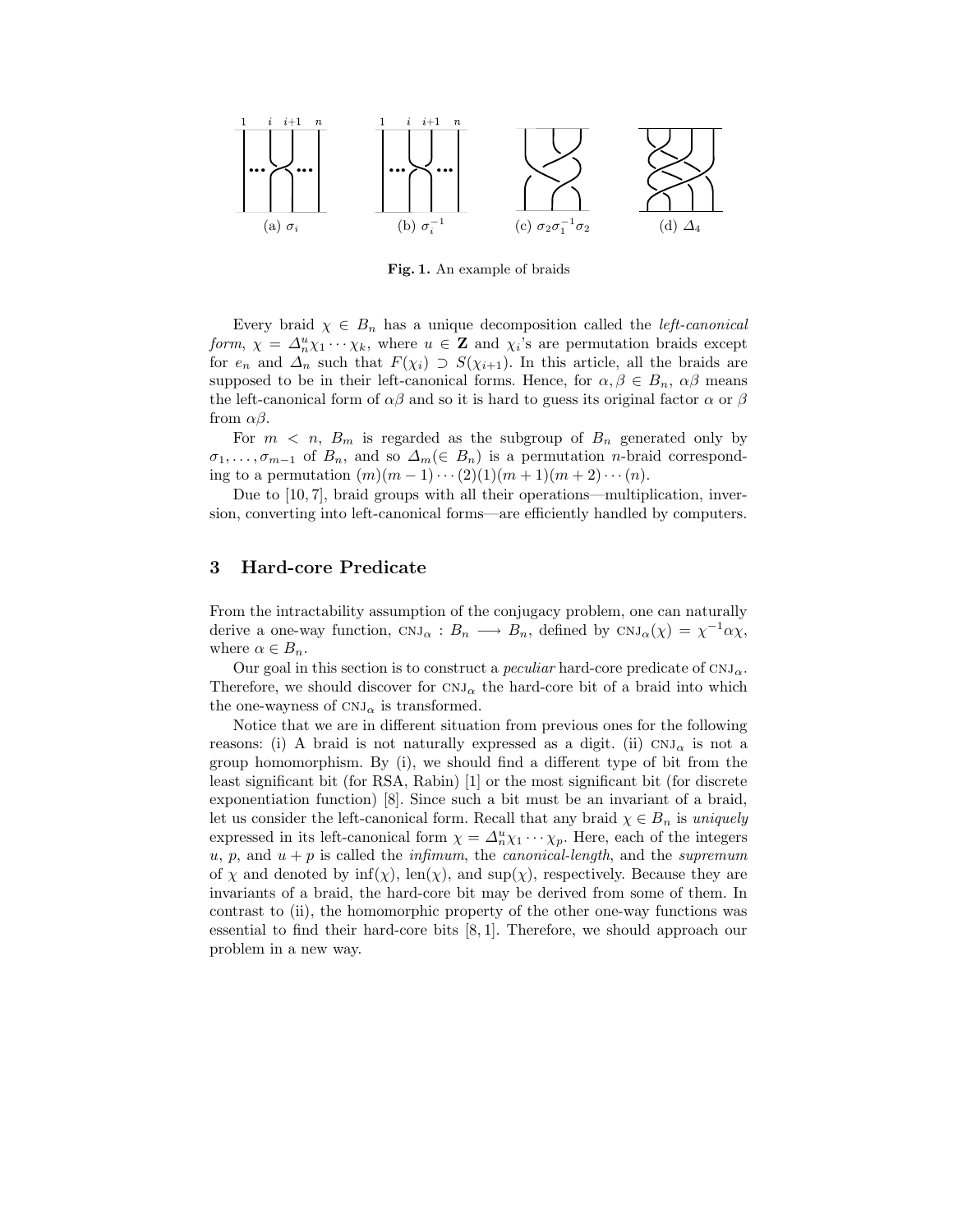#### 3.1 Candidates for the Hard-core Bit

The following two propositions show the key properties of the infimum and the supremum to be the hard-core bits.

**Proposition 1.** Let  $\chi = \Delta_n^u \varphi \in B_n$ , where  $\varphi \in B_n^+ - \Delta_n B_n^+$ . Then for any generator  $\sigma_i$  of  $B_n$ ,

$$
\inf(\chi \sigma_i^{-1}) = \begin{cases} \inf(\chi) & \text{if } i \in F(\varphi) \\ \inf(\chi) - 1 & \text{otherwise.} \end{cases}
$$

*Proof.* Note that for any  $\chi_1, \chi_2 \in B_n$ ,  $\inf(\chi_1 \chi_2) \geq \inf(\chi_1) + \inf(\chi_2)$ . Using this, we get  $\inf(\chi) - 1 \leq \inf(\chi \sigma_i^{-1}) \leq \inf(\chi)$ . Thus it suffices to show that  $\inf(\chi\sigma_i^{-1}) = \inf(\chi)$  if and only if  $i \in F(\varphi)$ . If  $i \in F(\varphi)$ , then  $\varphi = \varphi_1 \sigma_i$  for some  $\varphi_1 \in B_n^+ - \Delta_n B_n^+$  and  $\inf(\chi \sigma_i^{-1}) = \inf(\Delta_n^u \varphi_1) = u = \inf(\chi)$ . Conversely, if  $\inf(\chi \sigma_i^{-1}) = \inf(\chi)$ , then  $\chi \sigma_i^{-1} = \Delta_n^u \varphi_2$  for some  $\varphi_2 \in B_n^+ - \Delta_n B_n^+$ . This implies that  $\varphi = \varphi_2 \sigma_i$  and so  $i \in F(\varphi)$ .

**Proposition 2.** Let  $\Delta_n^u \chi_1 \cdots \chi_k$  be the left-canonical form of  $\chi \in B_n$ . Then for any generator  $\sigma_i$  of  $B_n$ ,

$$
\sup(\chi \sigma_i) = \begin{cases} \sup(\chi) + 1 & \text{if } i \in F(\chi_k) \\ \sup(\chi) & \text{otherwise.} \end{cases}
$$

*Proof.* If  $i \in F(\chi_k)$ , then it is clear that  $\sup(\chi \sigma_i) = \sup(\chi) + 1$ . Otherwise,  $\chi_k \sigma_i$ is a permutation braid, so that  $\sup(\chi \sigma_i) \leq u + k = \sup(\chi)$ . Since  $\sup(\chi \sigma_i) \geq$  $\sup(\chi)$ , we have  $\sup(\chi \sigma_i) = \sup(\chi)$ .

From now on, we consider only the infimum. By Proposition 2, the supremum can be dealt with similarly to the infimum.

Proposition 1 shows a clue to finding a hard-core bit for the conjugacy problem in the following way: Loosely speaking, given  $(\alpha, \chi^{-1}\alpha\chi)$ , if an adversary is allowed to access to an oracle  $\mathcal{INF}$  which on input  $(\alpha, \zeta^{-1}\alpha\zeta)$  outputs  $\inf(\zeta) \mod 2$  for all  $\zeta \in B_n$ , then (s)he can detect the last generator of  $\chi$  by comparing  $\mathcal{INF}(\alpha, \chi^{-1}\alpha\chi)$  with  $\mathcal{INF}(\alpha, \sigma_i\chi^{-1}\alpha\chi\sigma_i^{-1})$ . In the recursive way, (s) he finally obtains the entirety of  $\chi$ .

The existence of  $\mathcal{INF}$  assumes that  $\zeta_1^{-1}\alpha\zeta_1 = \zeta_2^{-1}\alpha\zeta_2$  implies  $\inf(\zeta_1) =$  $\inf(\zeta_2) \mod 2$ . However, it does not always happen. For example, if  $\alpha = \Delta_n$  and  $\zeta_2 = \Delta_n \zeta_1$ , then  $\zeta_1^{-1} \alpha \zeta_1 = \zeta_2^{-1} \alpha \zeta_2$  but  $\inf(\zeta_2) = \inf(\zeta_1) + 1$ . Since  $\alpha$  has a major influence on the complexity of the conjugacy problem,  $\alpha$  cannot be arbitrarily chosen but must satisfy some property.

**Definition 1.** We say that  $\alpha \in B_n$  is centralizer-free in  $B_m$  if for any  $\chi \in$  $B_m$   $(m < n)$ ,  $\chi \alpha = \alpha \chi$  implies  $\chi = e_m$ .

Note that if  $\alpha$  is centralizer-free in  $B_m$ , then  $\zeta_1^{-1}\alpha\zeta_1 = \zeta_2^{-1}\alpha\zeta_2$   $(\zeta_1, \zeta_2 \in B_m)$ implies  $\zeta_1 = \zeta_2$ , and hence inf( $\zeta_1$ ) = inf( $\zeta_2$ ).

We claim that if we choose  $\alpha \in B_n$  at random, then it is centralizer-free in  $B_{n-1}$  with negligible exceptions. Because the argument needs dynamics of disc homeomorphims, which seems beyond the scope of this article, we briefly list some known facts.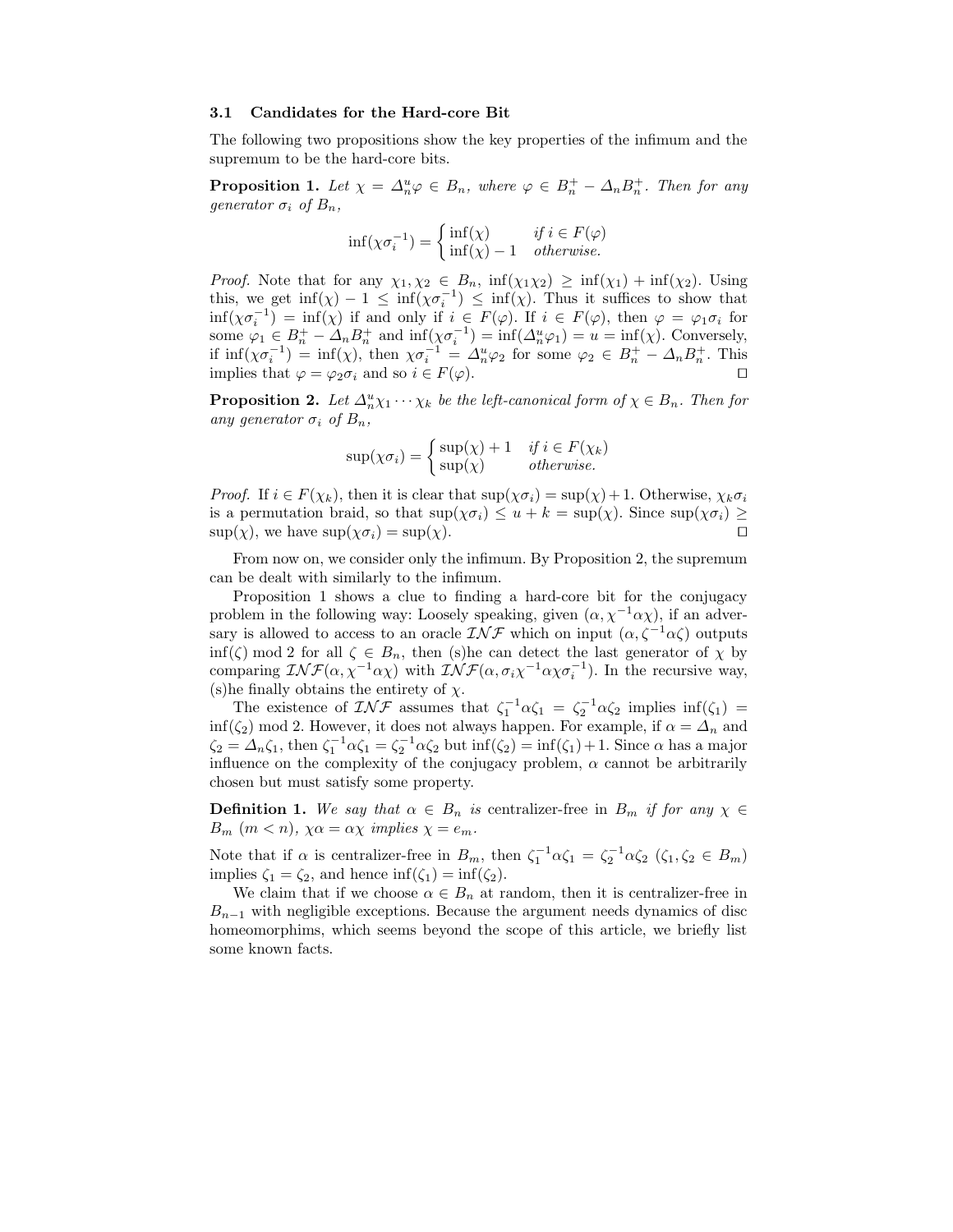Fact 1. Braids are classified into three dynamical types  $[20, 4]$ —periodic, reducible, pseudo-Anosov—by the Nielsen-Thurston classification of surface automorphisms [25, 24, 11, 5]. The periodic and the reducible types are of extremely special forms and the pseudo-Anosov one is of typical form [25].

*Fact 2.* The pseudo-Anosov *n*-braids are centralizer-free in  $B_{n-1}$  (See [21]).

It seems that if we choose at random an n-braid  $\alpha$  with  $p$  canonical factors, then it is pseudo-Anosov with probability almost  $1 - \frac{1}{n^p}$ .

The following proposition shows that the least significant bit of the infimum has potential for the hard-core bit for  $CNJ_{\alpha}$ .

**Proposition 3.** Let  $\alpha \in B_n$  be centralizer-free in  $B_{n-1}$  and  $\mathcal{I} \mathcal{N} \mathcal{F}$  be as above. Then CNJ<sub>α</sub> is inverted for all  $\chi \in B_{n-1}^+ - \Delta_{n-1} B_{n-1}^+$  by invoking  $\mathcal{INF}$  polynomial in  $(n, \text{len}(\chi))$  times.

*Proof.* We exhibit a basic algorithm that inverts  $CNJ_{\alpha}$  by making calls to  $\mathcal{INF}$ . Using Proposition 1, the algorithm on input  $(\alpha, \chi^{-1}\alpha\chi)$  finds  $\chi$  generator-bygenerator from right to left of  $\chi$ . In the middle of the execution, the variable  $\chi'$ will contain the right half of the generators of  $\chi$  and the variable  $\beta'$  is such that  $\text{CNJ}_{\alpha}^{-1}(\beta') = \text{the left half of the } \chi$ . The algorithm, abstractly, transfers the last generator of  $CNJ_{\alpha}^{-1}(\beta')$  in front of  $\chi'$  until  $CNJ_{\alpha}^{-1}(\beta') = e_{n-1}$ , and thus all of  $\chi$ is reconstructed in  $\chi'$ .

\n- 1. 
$$
\beta' \leftarrow \chi^{-1} \alpha \chi; \chi' \leftarrow e_{n-1}.
$$
\n- 2. for  $i = 1$  to  $n - 2$  do
\n- 2.1. if  $\mathcal{I} \mathcal{N} \mathcal{F}(\alpha, \sigma_i \beta' \sigma_i^{-1}) = \mathcal{I} \mathcal{N} \mathcal{F}(\alpha, \beta'),$  then  $\chi' \leftarrow \sigma_i \chi'; \beta' \leftarrow \sigma_i \beta' \sigma_i^{-1}.$
\n- 2.2. if  $\beta' = \alpha$ , then go to step 3, else, go to step 2.
\n- 3. output  $\chi'.$
\n

Note that every *n*-permutation braid is composed of at most  $\frac{n(n-1)}{2}$  generators of  $B_n$ . So, the running time of the above algorithm is  $\mathcal{O}(n^3 \text{len}(\chi)T)$ , where T is the running time of  $\mathcal{INF}$ .

#### 3.2 Construction of a Collection of One-way Functions, CNJ

The original definition of one-way function refers to a single function operating on an infinite domain like  $f: \{0,1\}^* \longrightarrow \{0,1\}^*$ . This formulation is suitable for an abstract discussion. However, for practical purposes, an infinite collection of functions each operating on a finite domain is more adequate. In this context, this section describes a collection of one-way functions under the intractability assumption of the conjugacy problem. Recall the formal definition of a collection of one-way functions.

**Definition 2** ([13]). Let I be an index set and for each  $i \in I$  let  $D_i$  be a finite *domain.* A collection of one-way functions is a set  $F = \{f_i : D_i \longrightarrow \{0,1\}^*\}_{i \in I}$ satisfying the following conditions: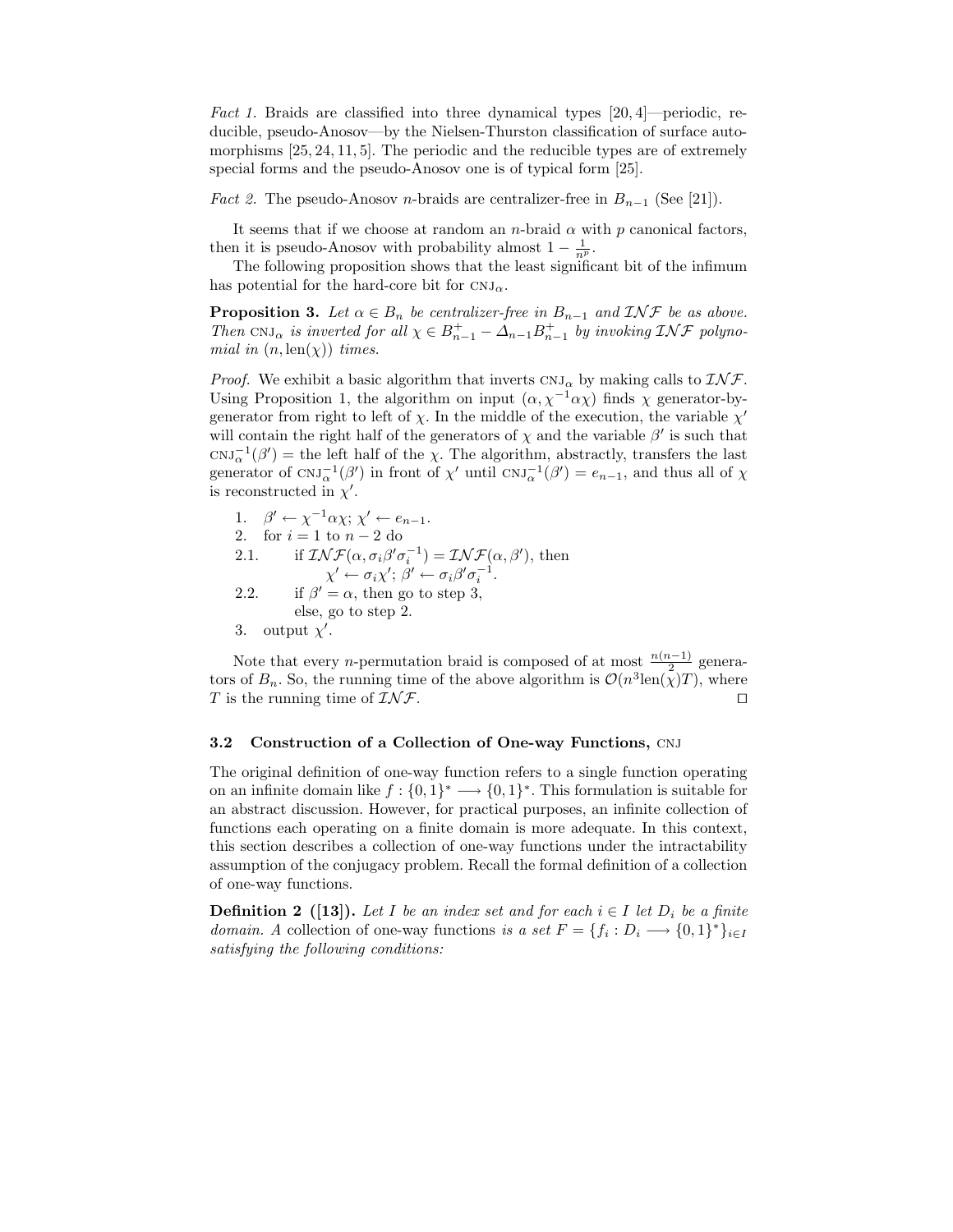- Cond 1. There exists a PPTA I which on input  $1^n$  outputs  $i \in I \cap \{0,1\}^n$ .
- Cond 2. There exists a PPTA  $D$  which on input  $i \in I$  outputs  $x \in D_i$ .
- Cond 3. There exists a polynomial-time algorithm that on input  $(i, x) \in I \times D_i$ outputs  $f_i(x)$ .
- Cond 4. For every PPTA  $\mathcal A$ , every polynomial  $P$ , and all sufficiently large n's,

$$
\Pr[f_i(z) = f_i(x) : i \leftarrow \mathcal{I}(1^n); x \leftarrow \mathcal{D}(i); z \leftarrow \mathcal{A}(i, f_i(x))] < \frac{1}{P(n)}.
$$

Intuitively, the  $(n, m)$ -GCP becomes harder as m increases because  $B_m$  is a subgroup of  $B_n$ . As mentioned in §1, the  $(n, m)$ -GCP is a by-product of the KL-Assumption which is based on the  $(n, \frac{n}{2})$ -GCP [19]. However, one-way functions have no problem to be constructed from the conjugacy problem itself. To construct a hard-core predicate, from the discussion in §3.1 we consider the  $(n, n-1)$ -GCP which is almost the conjugacy problem in terms of computational complexity.

The hardness of the  $(n, n-1)$ -GCP depends on the braid index n, and the actual bound of the canonical-lengths of braids it takes. So it is natural and practical to take both the braid index and the canonical-length as its security parameter.

*Notation.* For  $n \in \mathbb{N}$  and  $i \leq j \in \mathbb{Z}$ , let  $[i, j]_n \stackrel{\text{def}}{=} {\chi \in B_n \mid \inf(\chi) \geq i, \sup(\chi) \leq j}$ j}.

**Construction 1.** Let  $I \stackrel{\text{def}}{=} \{(n, p) \mid n, p \in \mathbb{N}\}\$ be an index set.

- $\forall k = (n, p) \in I$ , let  $I_k \stackrel{\text{def}}{=} {\alpha \in B_n^+ \Delta_n B_n^+ \mid \text{len}(\alpha) = p}$  be an instance set. Let  $\mathcal{IG}$  be a probabilistic algorithm that on input  $(1^n, 1^p)$ , where  $k = (n, p) \in$ I, outputs an element of  $I_k$ .
- $\forall k = (n, p) \in I$ , let  $D_k \stackrel{\text{def}}{=} [-p, p]_{n-1}$ . Let  $\mathcal{DG}$  be a probabilistic algorithm that on input  $(1^n, 1^p)$ , where  $k = (n, p) \in I$ , outputs an element of  $D_k$ .
- $\forall k = (n, p) \in I, \forall \alpha \in I_k$ , define an instance function  $\text{CNJ}_{\alpha}: D_k \longrightarrow B_n$  by  $\mathrm{CNJ}_{\alpha}(\chi) = \chi^{-1} \alpha \chi.$
- $\forall k = (n, p) \in I$ , let  $F_k$  be the random variable defined on  $\{\text{CNJ}_{\alpha}\}_{\alpha \in I_k}$  distributed according to  $\mathcal{IG}(1^n, 1^p)$ .
- Let CNJ  $\stackrel{\text{def}}{=} \{F_k\}_{k\in I}$ .

CNJ clearly satisfies Cond 3 because given  $(\alpha, \chi) \in I_{n,p} \times D_{n,p}$ , one can compute the left-canonical form of  $\chi^{-1}\alpha\chi$  in time  $\mathcal{O}(p^2n\log n)$  [10, 19]. Now we check Cond 1,2. Notice that to satisfy Cond 4,  $\mathcal{DG}(1^n, 1^p)$  cannot be mainly concentrated on polynomially many (in  $k$ ) elements [13].

The proof of Theorem 3 in [19] is followed by the next corollary.

Corollary 1. There exists a PPTA whose outputs, on input  $(1^n, 1^p)$ , are distributed uniformly over a subset, S, of  $\{\chi \in B_n^+ - \Delta_n B_n^+ \mid \text{len}(\chi) = p\}$ , where  $|S| \geq \left(\left\lfloor \frac{n-1}{2} \right\rfloor!\right)^p$ .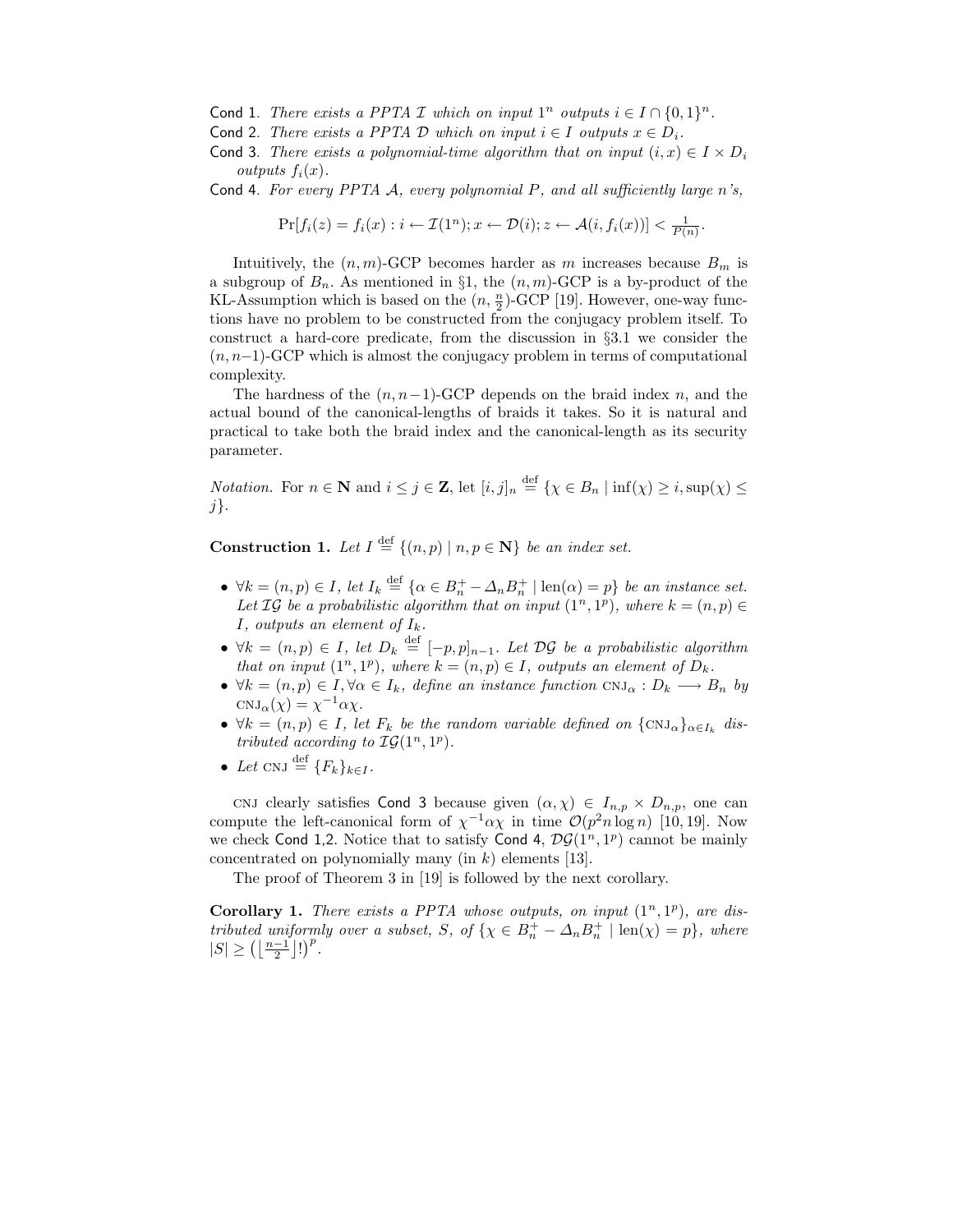Therefore, we can have  $IG$  and  $DG$  satisfy Cond 1,2,4 under the intractability assumption of the  $(n, n-1)$ -GCP. Furthermore, from this corollary and from the discussion of  $\alpha$  in §3.1, CNJ<sub> $\alpha$ </sub> can be regarded as 1 − 1 for all sufficiently large  $k = (n, p)$ 's in I and a randomly chosen  $\alpha$  by  $\mathcal{IG}(1^n, 1^p)$ . Hereafter, saying large  $k$  means large  $n$  and large  $p$ .

## 3.3 Construction of a Hard-core Predicate, INF

This section constructs a hard-core predicate of CNJ. Recall the original definition of a hard-core predicate.

**Definition 3** ([13]). A polynomial-time computable predicate  $b: \{0,1\}^* \longrightarrow$  $\{0,1\}$  is called a hard-core of  $f: \{0,1\}^* \longrightarrow \{0,1\}^*$  if for every PPTA A, every positive polynomial P, and all sufficiently large n's in  $N$ 

$$
\Pr[\mathcal{A}(f(x)) = b(x) : x \xleftarrow{u} \{0, 1\}^n] < \frac{1}{2} + \frac{1}{P(n)}.
$$

Notice that, given  $(\alpha, \chi^{-1}\alpha\chi)$ , to retrieve  $\chi \in D_{n,p}$  we must know inf( $\zeta$ ) mod 2 from  $(\alpha, \zeta^{-1}\alpha\zeta)$  for many  $\zeta$ 's in  $B_{n-1}$  which are closely related to  $\chi$ . However, any finite subset of  $B_{n-1}$  except for  $\{e_{n-1}\}\$ is not a group. So it happens that for some  $\chi$ 's in  $D_{n,p}$ , some  $\zeta$ 's are not in  $D_{n,p}$ . For this reason, the domain of hard-core predicate is defined slightly different from the corresponding one of CNJ.

For every  $k = (n, p) \in I$ , consider a slightly enlarged set of  $D_k$ ,

$$
\bar{D}_k \stackrel{\text{def}}{=} D_k \cup \{ \chi \sigma_i^{-1} \mid \chi \in D_k, i \in \{1, \ldots, n-2\} \}.
$$

Thus,  $D_k = [-p, p]_{n-1} \subset \bar{D}_k \subset [-(p+1), p]_{n-1} \subset D_{n, p+1}.$ 

Notation.  $\sigma_0 \stackrel{\text{def}}{=} e_n$ .

For every  $k = (n, p) \in I$ , define a PPTA  $\overline{DG}(1^n, 1^p)$  in the following order:

$$
\chi \leftarrow \mathcal{DG}(1^n, 1^p); \ i \leftarrow \{0, 1, \dots, n-2\}; \text{ output } \chi \sigma_i^{-1}.
$$

Using the infimum and  $\bar{D}_k$ , we now define a collection of boolean predicates

 $INF = {INF_k : \bar{D}_k \longrightarrow {0,1}}_{k \in I}$  by  $INF_k(\chi) = \inf(\chi) \mod 2$ .

The following lemma is crucial to our main result. It shows, for a random choice  $\chi \in \bar{D}_k$ , how to turn a PPTA that predicts correctly  $\text{INF}_k(\chi)$  from  $\text{CNJ}_{\alpha}(\chi)$ with probability non-negligibly higher than  $1/2$  into a PPTA predicting almost correctly.

**Lemma 1.** For an infinite subset  $F$  of  $I$ , let  $A$  be a PPTA and  $P$  be a positive polynomial such that for all  $k = (n, p) \in F$ 

$$
\Pr[\mathcal{A}(1^n, 1^p, \alpha, \chi^{-1}\alpha\chi) = \text{INF}_k(\chi) : \alpha \leftarrow \mathcal{IG}(1^n, 1^p); \chi \leftarrow \overline{\mathcal{DG}}(1^n, 1^p)] \ge \frac{1}{2} + \frac{1}{P(k)}.
$$

Then for any positive polynomial  $Q$ , there exists a PPTA  $C$  such that for all  $k = (n, p) \in F$ 

$$
\Pr[\mathcal{C}(1^n, 1^p, \alpha, \chi^{-1}\alpha\chi) = \text{INF}_k(\chi) : \alpha \leftarrow \mathcal{IG}(1^n, 1^p); \chi \leftarrow \overline{\mathcal{DG}}(1^n, 1^p)] \ge 1 - \frac{1}{\mathcal{Q}(k)}
$$

.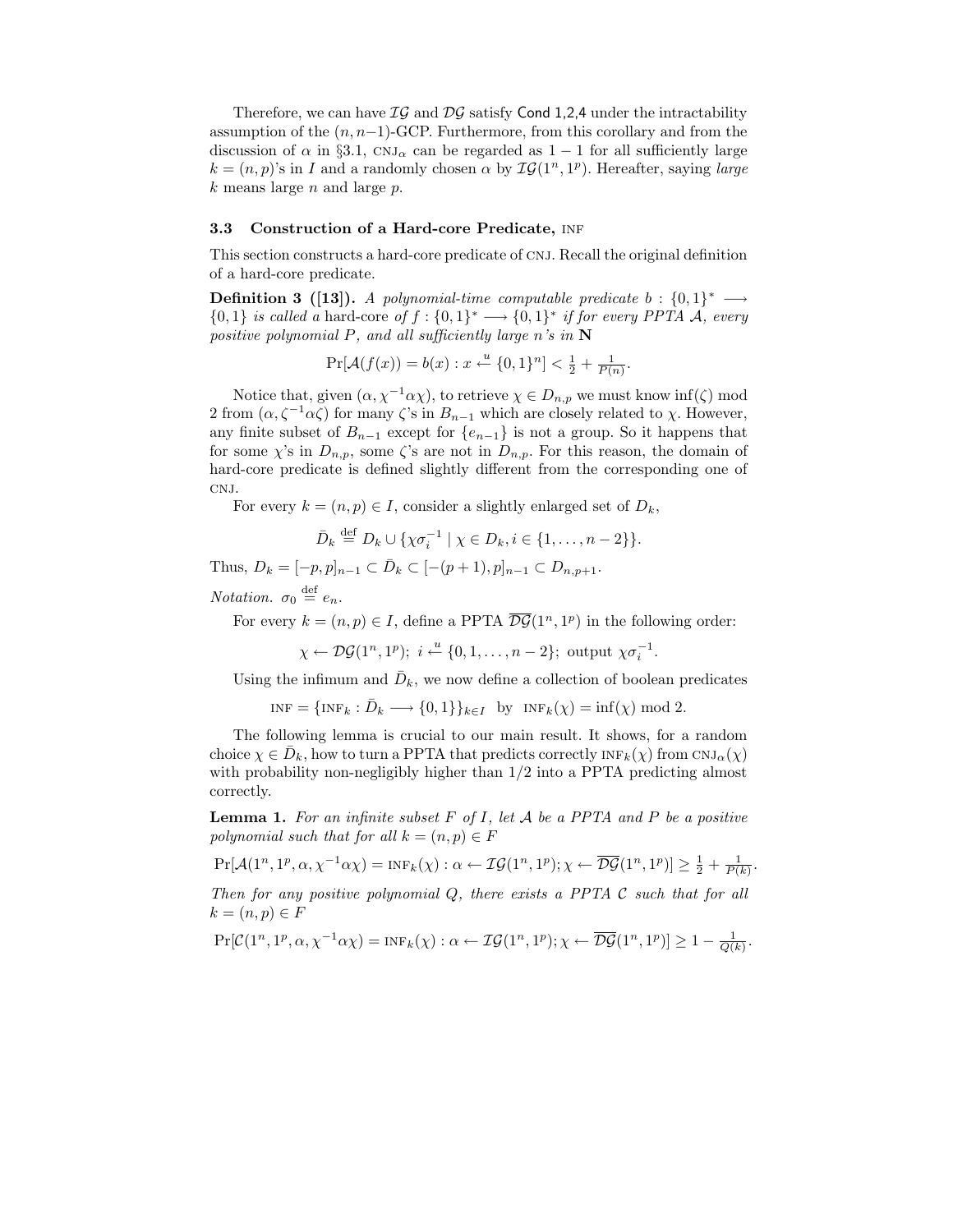*Proof.* For every  $k \in F$ , let  $N = N(k) \stackrel{\text{def}}{=} \frac{1}{4} P(k)^2 Q(k)$ . On every input  $(1^n, 1^p, \alpha,$  $\chi^{-1}\alpha\chi$ ), where  $k = (n, p) \in F, \alpha \in [\mathcal{IG}(1^n, 1^p)],$  and  $\chi \in [\overline{\mathcal{DG}}(1^n, 1^p)],$  C executes the following algorithm:

- 1. Invoke A on input  $(1^n, 1^p, \alpha, \chi^{-1}\alpha\chi)$  independently N-times. And let  $\mathcal{A}^{(i)}$ be the *i*-th invoking of A for each  $i \in \{1, \ldots, N\}$ .
- 2. If  $\sum_{i=1}^{N} \mathcal{A}^{(i)}(1^n, 1^p, \alpha, \chi^{-1}\alpha\chi) \ge \frac{N}{2}$ , output 1. Otherwise, output 0.

For every  $k = (n, p) \in I$  and every  $i \in \{1, ..., N\}$ , define a PPTA  $\zeta_i^{\mathcal{A}}(1^n, 1^p, \cdot, \cdot)$ induced by A as

$$
\zeta_i^{\mathcal{A}}(1^n, 1^p, \alpha, \chi^{-1}\alpha\chi) = \begin{cases} 1 & \text{if } \mathcal{A}^{(i)}(1^n, 1^p, \alpha, \chi^{-1}\alpha\chi) \neq \text{INF}_k(\chi) \\ 0 & \text{otherwise,} \end{cases}
$$

where  $\alpha \leftarrow \mathcal{IG}(1^n, 1^p); \ \chi \leftarrow \overline{\mathcal{DG}}(1^n, 1^p).$ 

The independence of  $\langle \{A^{(i)}(1^n, 1^p, \alpha, \chi^{-1}\alpha\chi)\}_{1\leq i\leq N} : \alpha \leftarrow \mathcal{IG}(1^n, 1^p); \chi \leftarrow$  $\overline{\mathcal{DG}}(1^n,1^p)\rangle$  yields the independence of  $\langle \{\zeta_i^{\mathcal{A}}(1^n,1^p,\alpha,\chi^{-1}\alpha\chi)\}_{1\leq i\leq N} : \alpha \leftarrow$  $\mathcal{IG}(1^n, 1^p); \chi \leftarrow \overline{DG}(1^n, 1^p)$ . And for every  $i \in \{1, \ldots, N\}$ 

$$
\Pr\left[\zeta_i^{\mathcal{A}}(1^n, 1^p, \alpha, \chi^{-1}\alpha\chi) = 1 : \alpha \leftarrow \mathcal{IG}(1^n, 1^p); \chi \leftarrow \overline{\mathcal{DG}}(1^n, 1^p)\right] \n= \Pr\left[\mathcal{A}(1^n, 1^p, \alpha, \chi^{-1}\alpha\chi) \neq \text{INF}_k(\chi) : \alpha \leftarrow \mathcal{IG}(1^n, 1^p); \chi \leftarrow \overline{\mathcal{DG}}(1^n, 1^p)\right] \n\leq \frac{1}{2} - \frac{1}{P(k)}.
$$

So  $\langle \{\zeta_i^{\mathcal{A}}(1^n, 1^p, \alpha, \chi^{-1}\alpha\chi)\}_{1\leq i\leq N} : \alpha \leftarrow \mathcal{IG}(1^n, 1^p); \chi \leftarrow \overline{\mathcal{DG}}(1^n, 1^p) \rangle$  are independent and identically distributed random variables with common binomial distribution  $B(1, p)$ , where  $p \leq \frac{1}{2} - \frac{1}{P(k)}$ .

From  $\mathbb{E}[\zeta_i^{\mathcal{A}}(1^n, 1^p, \alpha, \chi^{-1}\alpha\chi) : \alpha \leftarrow \mathcal{IG}(1^n, 1^p); \chi \leftarrow \overline{\mathcal{DG}}(1^n, 1^p)] \leq \frac{1}{2} - \frac{1}{P(k)}$ and by applying Chebyshev's inequality, we get

$$
\begin{split} &\Pr\left[\frac{1}{N}\sum_{i=1}^{N}\zeta_i^{\mathcal{A}}(1^n,1^p,\alpha,\chi^{-1}\alpha\chi)\geq \frac{1}{2}:\alpha\leftarrow \mathcal{IG}(1^n,1^p);\chi\leftarrow \overline{\mathcal{DG}}(1^n,1^p)\right]\\ &\leq P(k)^2\text{Var}\left[\frac{1}{N}\sum_{i=1}^{N}\zeta_i^{\mathcal{A}}(1^n,1^p,\alpha,\chi^{-1}\alpha\chi):\alpha\leftarrow \mathcal{IG}(1^n,1^p);\chi\leftarrow \overline{\mathcal{DG}}(1^n,1^p)\right]. \end{split}
$$

Because  $\langle \{\zeta_i^{\mathcal{A}}(1^n, 1^p, \alpha, \chi^{-1}\alpha\chi)\}\_{1\leq i\leq N} : \alpha \leftarrow \mathcal{IG}(1^n, 1^p); \chi \leftarrow \overline{\mathcal{DG}}(1^n, 1^p)\rangle$  are pairwise independent and because

$$
\text{Var}[\zeta_i^{\mathcal{A}}(1^n, 1^p, \alpha, \chi^{-1}\alpha\chi) : \alpha \leftarrow \mathcal{IG}(1^n, 1^p); \chi \leftarrow \overline{\mathcal{DG}}(1^n, 1^p)] < \frac{1}{4},
$$

it follows that

$$
\operatorname{Var}\left[\frac{1}{N}\sum_{i=1}^N \zeta_i^{\mathcal{A}}(1^n, 1^p, \alpha, \chi^{-1}\alpha\chi) : \alpha \leftarrow \mathcal{IG}(1^n, 1^p); \chi \leftarrow \overline{\mathcal{DG}}(1^n, 1^p)\right] < \frac{1}{4N}.
$$

Thus,

$$
\Pr\left[\tfrac{1}{N}\sum_{i=1}^N \zeta_i^{\mathcal{A}}(1^n,1^p,\alpha,\chi^{-1}\alpha\chi)\geq \tfrac{1}{2}:\alpha\leftarrow \mathcal{IG}(1^n,1^p); \chi\leftarrow \overline{\mathcal{DG}}(1^n,1^p)\right] < \tfrac{1}{Q(k)}.
$$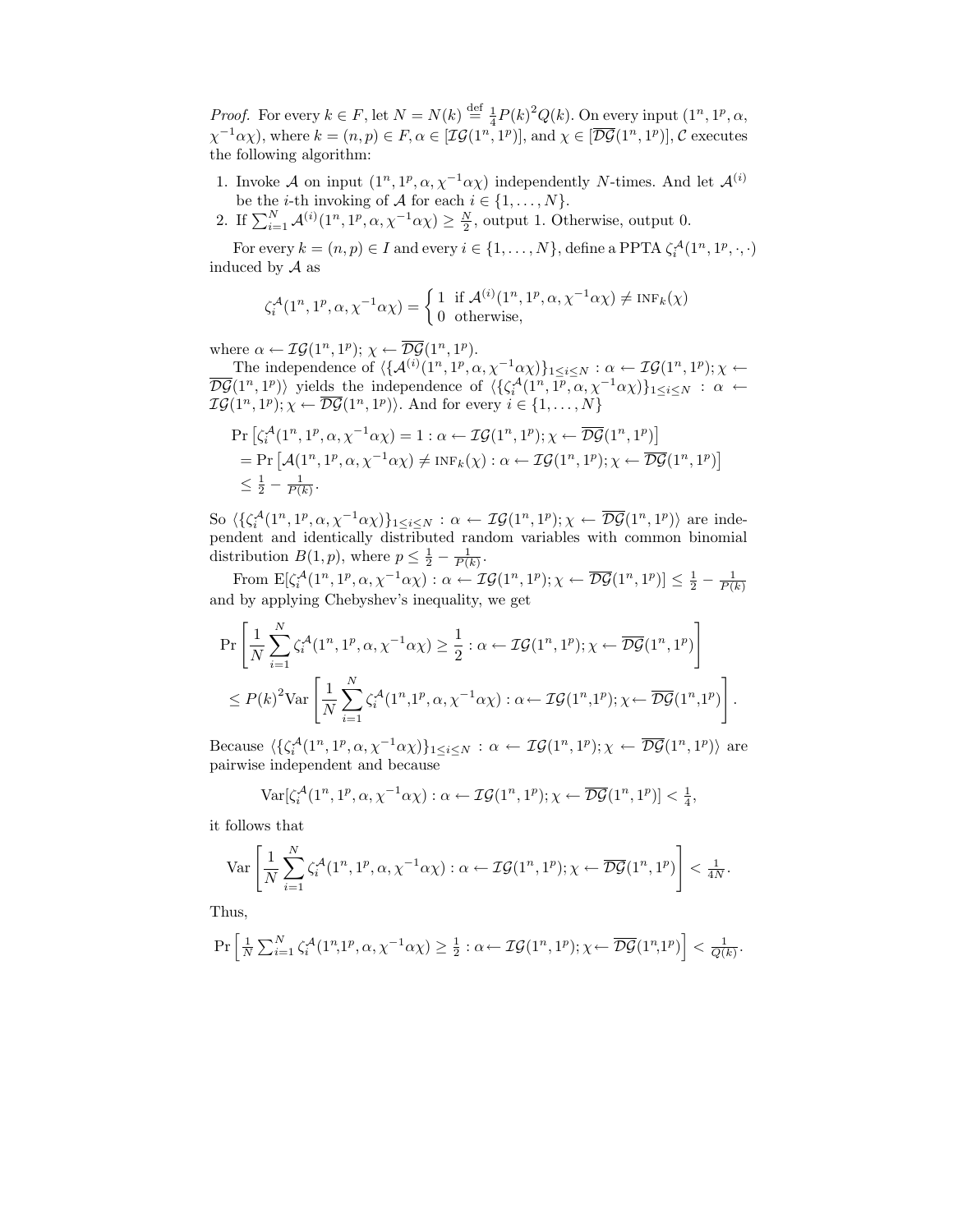That is to say,

$$
\Pr[\mathcal{C}(1^n,1^p,\alpha,\chi^{-1}\alpha\chi) = \text{INF}_k(\chi) : \alpha \leftarrow \mathcal{IG}(1^n,1^p); \chi \leftarrow \overline{\mathcal{DG}}(1^n,1^p)] \ge 1 - \frac{1}{Q(k)}.
$$

By this lemma and by the basic algorithm in Proposition 3, we get the following result:

#### Theorem 1. INF is a hard-core predicate of CNJ.

*Proof.* Assume that there exist a PPTA  $\mathcal{A}$ , an infinite subset  $F$  of  $I$ , and a positive polynomial P such that for all  $k = (n, p) \in F$ 

$$
\Pr[\mathcal{A}(1^n, 1^p, \alpha, \chi^{-1}\alpha\chi) = \text{INF}_k(\chi) : \alpha \leftarrow \mathcal{IG}(1^n, 1^p); \chi \leftarrow \overline{\mathcal{DG}}(1^n, 1^p)] \ge \frac{1}{2} + \frac{1}{P(k)}.
$$

From Lemma 1, there is a PPTA C such that for all  $k = (n, p) \in F$ 

$$
\Pr[\mathcal{C}(1^n, 1^p, \alpha, \chi^{-1}\alpha\chi) = \text{INF}_k(\chi) : \alpha \leftarrow \mathcal{IG}(1^n, 1^p); \chi \leftarrow \overline{\mathcal{DG}}(1^n, 1^p)] \ge 1 - \frac{1}{2pn^3}.
$$

Fix  $k = (n, p) \in F$ . Using the basic algorithm in Proposition 3, on input  $(1^n, 1^p, \alpha, \chi^{-1}\alpha\chi)$ , where  $\alpha \leftarrow \mathcal{IG}(1^n, 1^p); \chi \leftarrow \mathcal{DG}(1^n, 1^p)$ , M executes the following algorithm:

1.  $\beta' \leftarrow \chi^{-1} \alpha \chi; \chi' \leftarrow e_{n-1}.$ 2. for  $u = -p$  to p do 2.1. if  $\beta' = \Delta_{n-1}^{-u} \alpha \Delta_{n-1}^{u}$ , then go to step 4. 3. for  $j = 1$  to  $n - 1$  do 3.1.  $i \stackrel{u}{\leftarrow} \{0, 1, \ldots, n-2\}.$ 3.2. if  $\mathcal{C}(1^n, 1^p, \alpha, \sigma_i \beta' \sigma_i^{-1}) = \mathcal{C}(1^n, 1^p, \alpha, \beta')$ , then  $\chi' \leftarrow \sigma_i \chi'; \beta' \leftarrow \sigma_i \beta' \sigma_i^{-1},$ else go to step 3. 3.3. for  $u = -p$  to p do  $3.3.1.$  $\Delta_{n-1}^{-u} \alpha \Delta_{n-1}^{u}$ , then go to step 4. 3.4. go to step 3. 4. output  $\Delta_{n-1}^u \chi'$ .

Each repetition of the above algorithm makes two calls to  $\mathcal C$  independently and the number of repetitions of the algorithm is at most  $p(n-1)^3$ . By the definition of  $\overline{\mathcal{D}\mathcal{G}}$  and M, for all  $k = (n, p) \in F$ 

$$
\Pr\left[\zeta^{-1}\alpha\zeta = \chi^{-1}\alpha\chi:\alpha \leftarrow \mathcal{IG}(1^n, 1^p); \chi \leftarrow \mathcal{DG}(1^n, 1^p); \zeta \leftarrow \mathcal{M}(1^n, 1^p, \alpha\chi^{-1}\alpha\chi)\right] > \frac{1}{2pn^3}.
$$

Notice that hard-core predicates are used to construct pseudorandom generators in some cases by Blum-Micali's general method [8]. Loosely speaking, if  $l : \mathbb{N} \longrightarrow \mathbb{N}$  is a stretching function and  $f : \{0,1\}^n \longrightarrow \{0,1\}^n$  is a  $1-1$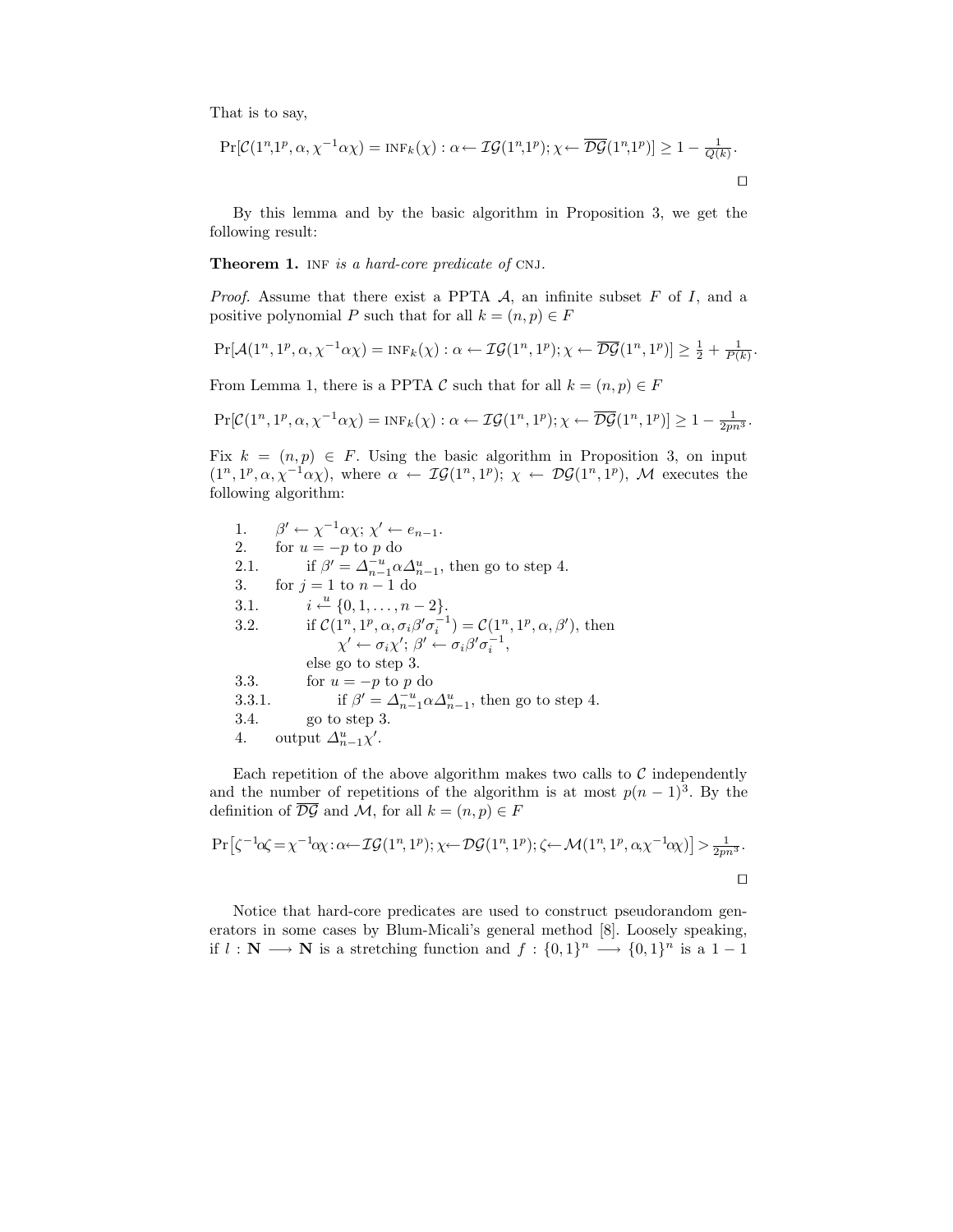one-way function with a hard-core b, then  $G(s) \stackrel{\text{def}}{=} b(x_1)b(x_2)\cdots b(x_{l(n)})$  is a pseudorandom generator, where  $x_0 = s$  and  $x_i = f(x_{i-1})$  for  $i = 1, \ldots, l(n)$ . This method does not apply to INF because  $\text{CNJ}_{\alpha}(D_k)$  is much larger than  $D_k$ . From the fact that most known one-way functions in braid groups (see [19]) do not preserve their finite domains, hard-core predicates in braid groups seem to have no relation to this method.

## 4 Pseudorandom Schemes

The original KL-Assumption is as follows:

Given a triplet  $(\alpha, \chi^{-1}\alpha\chi, \psi^{-1}\alpha\psi)$  of elements in  $B_n$ , where  $\chi \in \langle \sigma_1, \ldots, \sigma_n \rangle$  $\sigma_{\lfloor \frac{n}{2} \rfloor - 1}$  and  $\psi \in \langle \sigma_{\lfloor \frac{n}{2} \rfloor + 1}, \ldots, \sigma_{n-1} \rangle$ , it is computationally infeasible to find  $\psi^{-1}\chi^{-1}\alpha\chi\psi$ .

Let  $m(n) \stackrel{\text{def}}{=} \lfloor \frac{n}{2} \rfloor$ . For every  $k = (n, p) \in I$ , let m mean  $m(n)$  and let  $LD_k \stackrel{\text{def}}{=}$  $[-p, p]_m$ . Consider a group monomorphism  $\tau : B_{n-m} \longrightarrow B_n$  defined by  $\tau(\sigma_i) =$  $\sigma_{m+i}$  for  $i = 1, \ldots, n-m-1$ . Then  $\tau(B_{n-m}) = \langle \sigma_{m+1}, \ldots, \sigma_{n-1} \rangle$  is a subgroup of  $B_n$  isomorphic to  $B_{n-m}$ . Let  $RD_k \stackrel{\text{def}}{=} \tau([-p,p]_{n-m})$ . Here, we defined  $m(n)$ as  $\lfloor \frac{n}{2} \rfloor$  for notational convenience. Instead, it can take any number around this. From the definition of  $LD_k$  and  $RD_k$ , for every  $k = (n, p) \in I$  and every  $(\chi, \psi) \in$  $LD_k \times RD_k$ , it follows that: (i)  $\chi \psi = \psi \chi$ , (ii)  $\chi \psi \in [-p, p]_n$ . (i) is trivial. (ii) uses the fact that there exists  $\zeta \in B_n^+$  such that  $\Delta_n = \Delta_m \tau(\Delta_{n-m})\zeta$ .

For every  $k = (n, p) \in I$  and every  $\alpha \in I_k$ , let  $R_{k, \alpha} \stackrel{\text{def}}{=} {\{\zeta^{-1}\alpha\zeta \mid \zeta \in [-p, p]_n\}}$ . Using these notations, the DKL-Assumption is stated as follows:

## [The DKL-Assumption]

For every PPTA A, every positive polynomial P, and all sufficiently large  $k =$  $(n, p)$ 's in I,

$$
\begin{aligned}\n&\left|\Pr\left[\mathcal{A}(\alpha,\chi^{-1}\alpha\chi,\psi^{-1}\alpha\psi,\psi^{-1}\chi^{-1}\alpha\chi\psi)\right]=1:\alpha\leftarrow\mathcal{IG}(1^n,1^p);\chi\leftarrow^{\mathcal{U}}LD_k;\psi\leftarrow^{\mathcal{U}}RD_k\\
&- \Pr\left[\mathcal{A}(\alpha,\chi^{-1}\alpha\chi,\psi^{-1}\alpha\psi,\beta)\right]=1:\alpha\leftarrow\mathcal{IG}(1^n,1^p);\chi\leftarrow^{\mathcal{U}}LD_k;\psi\leftarrow^{\mathcal{U}}RD_k;\beta\leftarrow^{\mathcal{U}}R_k,\alpha\right]\n\right|\\
&<\frac{1}{P(k)}.\n\end{aligned}
$$

Actually, there is no known PPTA sampling  $\chi$  from  $LD_k$  uniformly at random. However, from Corollary 1, one can construct a PPTA  $\mathcal{LDG}$  such that for every  $k = (n, p) \in I$ ,  $\mathcal{LDG}(1^n, 1^p)$  is uniformly distributed on  $[\mathcal{LDG}(1^n, 1^p)] \subset$  $LD_k$ . Moreover, for every polynomial  $Q$ ,  $|[\mathcal{L} \mathcal{D} \mathcal{G}(1^n, 1^p)]| > Q(k)$  for all sufficiently large  $k = (n, p)$ 's in I. So, in this section saying that  $\chi \stackrel{u}{\leftarrow} LD_k$  implicitly means two folds. On the one hand, we have such a  $\mathcal{LDG}$  as this. On the other hand,  $\chi \leftarrow \mathcal{L} \mathcal{D} \mathcal{G} (1^n, 1^p)$ . In other words,  $LD_k$  means  $[\mathcal{L} \mathcal{D} \mathcal{G} (1^n, 1^p)]$  in a probabilistic sense. Likewise, let us view  $\chi \stackrel{u}{\leftarrow} RD_k$  and  $\chi \stackrel{u}{\leftarrow} R_{k,\alpha}$  in this way.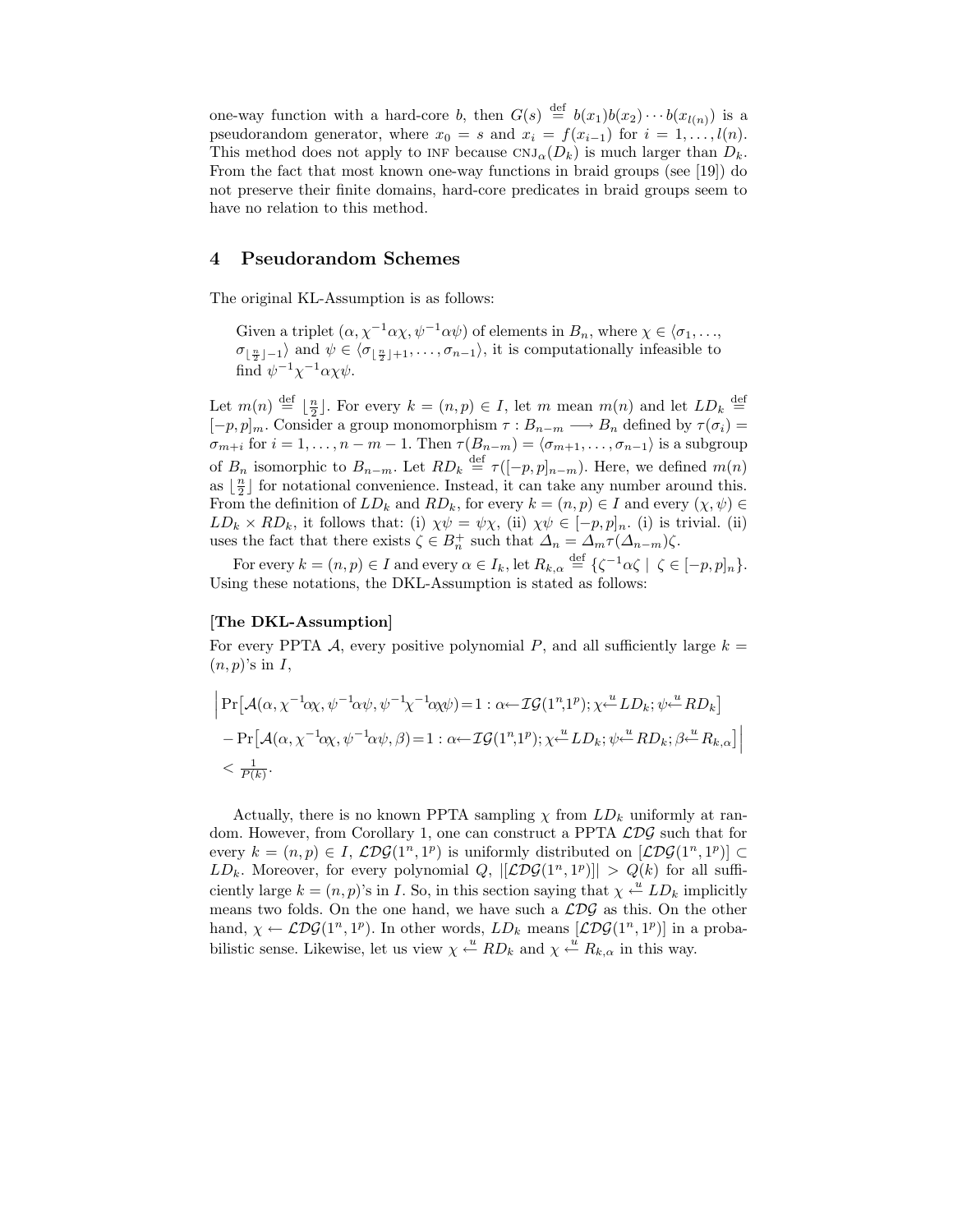Under this DKL-Assumption, this section constructs a pseudorandom generator and a pseudorandom synthesizer which are similar to those based on the decision Diffie-Hellman assumption [22]. Since the securities are proved typically by the standard hybrid techniques [13, 16, 22, 23], we only sketch them.

#### 4.1 Pseudorandom Generator

Recall the formal definition of pseudorandom generator.

**Definition 4** ([26,8]). A deterministic polynomial-time algorithm,  $G: \{0,1\}^*$  $\longrightarrow$  {0,1}<sup>\*</sup>, is called a pseudorandom generator if there exists a stretching function,  $l : \mathbb{N} \longrightarrow \mathbb{N}$ , so that for all  $x \in \{0,1\}^*$ ,  $||G(x)|| = l(||x||)$  and if for every PPTA A, every positive polynomial P, and all sufficiently large n's in  $N$ 

$$
\left|\Pr[\mathcal{A}(G(x)) = 1 : x \stackrel{u}{\leftarrow} \{0,1\}^n] - \Pr[\mathcal{A}(r) = 1 : r \stackrel{u}{\leftarrow} \{0,1\}^{l(n)}] \right| < \frac{1}{P(n)}.
$$

The idea of this section is as follows: Given  $(\alpha, \chi^{-1}\alpha\chi)$  for  $\alpha \in B_n$ ,  $\chi \in B_m$ , it looks hard to find  $\chi$  even if we know  $(\psi_i^{-1} \alpha \psi_i, \chi^{-1} \psi_i^{-1} \alpha \psi_i \chi)$ 's for polynomially many  $\psi_i$ 's randomly chosen in  $\tau(B_{n-m})$ .

*Notation.* For every  $k \in I$  and every  $\alpha \in I_k$ , let  $LR_{k,\alpha} \stackrel{\text{def}}{=} {\{\chi^{-1}\alpha\chi \mid \chi \in LD_k\}}$ .

**Definition 5** ( $\mathcal{PGIG}_{KL}$ ). An instance generator  $\mathcal{PGIG}_{KL}$  is a probabilistic algorithm that on input  $(1^n, 1^p, 1^l)$ , where  $k = (n, p) \in I$  and  $l \in \mathbb{N}$ , executes the following:

 $\alpha \leftarrow \mathcal{IG}(1^n, 1^p); \ \alpha_1, \ldots, \alpha_l \stackrel{u}{\leftarrow} LR_{k,\alpha}; \ output \ (\alpha, \alpha_1, \ldots, \alpha_l).$ 

By the definition of  $IG$  in §3.2,  $PGIG_{KL}$  clearly runs in polynomial in  $(k, l)$ time.

Construction 2. Let  $l : I \longrightarrow N$  be a polynomial. For every  $k = (n, p) \in$  $I, \alpha \in I_k, \boldsymbol{\alpha} = (\alpha_1, \ldots, \alpha_l) \in (LR_{k,\alpha})^l, \text{ define } g_{\alpha,\boldsymbol{\alpha}} : RD_k \longrightarrow (R_{k,\alpha})^l \text{ by }$  $g_{\alpha,\alpha}(\psi)=(\psi^{-1}\alpha_1\psi,\ldots,\psi^{-1}\alpha_l\psi),$  where  $l=l(k)$ . Let  $G_k$  be the random variable that assumes as values the function  $g_{\alpha,\alpha}$ , where the distribution of  $(\alpha,\alpha)$  is  $\mathcal{PGIG}_{KL}(1^n, 1^p, 1^l)$ . Let  $G_{KL} \stackrel{\text{def}}{=} \{G_k\}_{k \in I}$ .

The following result shows that  ${\cal G}_{KL}$  is pseudorandom at least as secure as the DKL-Assumption.

Theorem 2. If the DKL-Assumption holds, then for every PPTA A, every positive polynomial P, and all sufficiently large  $k = (n, p)$ 's in I,

$$
\begin{aligned}\n\left| \Pr \left[ \mathcal{A}(g_{\alpha,\alpha}(\psi)) = 1 : (\alpha, \alpha) \leftarrow \mathcal{PGIG}_{KL}(1^n, 1^p, 1^l); \psi \xleftarrow{u} RD_k \right] \\
&\quad - \Pr \left[ \mathcal{A}(\beta_1, \dots, \beta_l) = 1 : \alpha \leftarrow \mathcal{IG}(k); \beta_1, \dots, \beta_l \xleftarrow{u} R_{k,\alpha} \right] \Big| \\
&< \frac{1}{P(k)},\n\end{aligned}\n\right.
$$

where  $l = l(k)$ .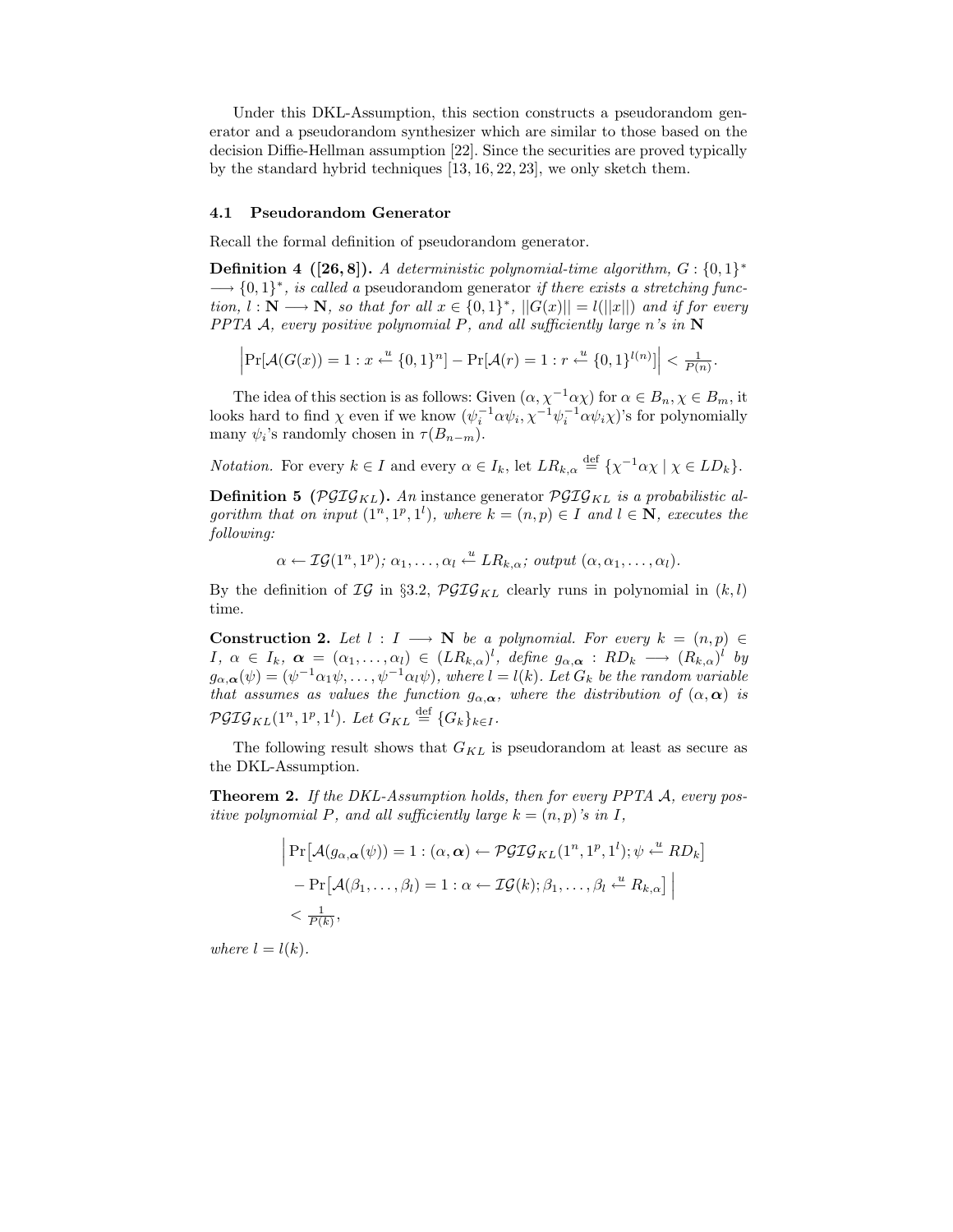Sketch of Proof. Fix  $k = (n, p) \in I$  and let  $l = l(k)$ . First, define a PPTA M, on input  $\langle \alpha, \chi^{-1} \alpha \chi, \psi^{-1} \alpha \psi, \tilde{\beta} \rangle$  where  $\alpha \in I_k$ ,  $\chi \in LD_k$ ,  $\psi \in RD_k$ , and  $\tilde{\beta} \in R_{k,\alpha}$ , from  $A$  as:

- 1.  $J \leftarrow \{1, \ldots, l\}.$
- 2.  $\chi_1, \ldots, \chi_{J-1} \stackrel{u}{\leftarrow} LD_k; \ \beta_{J+1}, \ldots, \beta_l \stackrel{u}{\leftarrow} R_{k,\alpha}.$
- 3.  $H \stackrel{\text{def}}{=} \langle \chi_1^{-1} \psi^{-1} \alpha \psi \chi_1, \dots, \chi_{J-1}^{-1} \psi^{-1} \alpha \psi \chi_{J-1}, \tilde{\beta}, \beta_{J+1}, \dots, \beta_l \rangle.$
- 4. Output  $A(H)$ .

Next, for each  $i \in \{1, ..., l\}$ , define the *i*-th hybrid distribution

$$
H_i^{k,l} = \langle \psi^{-1} \alpha_1 \psi, \dots, \psi^{-1} \alpha_i \psi, \beta_{i+1}, \dots, \beta_l \rangle,
$$

where  $(\alpha, \alpha_1, \ldots, \alpha_i) \leftarrow \mathcal{PGIG}_{KL}(1^n, 1^p, 1^i); \ \psi \leftarrow RD_k; \ \beta_{i+1}, \ldots, \beta_l \leftarrow R_{k, \alpha}.$ Then we get that

$$
\begin{split}\n&\left|\Pr\left[\mathcal{M}(\alpha,\chi^{-1}\alpha\chi,\psi^{-1}\alpha\psi,\psi^{-1}\chi^{-1}\alpha\chi\psi)\right]=1:\alpha\leftarrow\mathcal{IG}(1^n,1^p);\chi\leftarrow^{\mathcal{U}}LD_k;\psi\leftarrow^{\mathcal{U}}RD_k] \\
&- \Pr\left[\mathcal{M}(\alpha,\chi^{-1}\alpha\chi,\psi^{-1}\alpha\psi,\beta)\right]=1:\alpha\leftarrow\mathcal{IG}(1^n,1^p);\chi\leftarrow^{\mathcal{U}}LD_k;\psi\leftarrow^{\mathcal{U}}RD_k;\beta\leftarrow^{\mathcal{U}}R_{k,\alpha}\right]\right] \\
&=\frac{1}{l}\left|\Pr\left[\mathcal{A}(H_l^{k,l})=1:(\alpha,\alpha_1,\ldots,\alpha_l)\leftarrow\mathcal{PGIG}_{KL}(1^n,1^p,1^l);\psi\leftarrow^{\mathcal{U}}RD_k\right]\right. \\
&- \Pr\left[\mathcal{A}(H_0^{k,l})=1:\alpha\leftarrow\mathcal{IG}(1^n,1^p);\beta_1,\ldots,\beta_l\leftarrow^{\mathcal{U}}R_{k,\alpha}\right)\right].\n\end{split}
$$

Using these, the theorem can be proved by contradiction.

$$
\qquad \qquad \Box
$$

So,  $G_{KL}$  generates pseudorandom sequences of braids in  $R_{k,\alpha}$ . A pseudorandom generator can be constructed from  $G_{KL}$  by making use of the leftover hash lemma and pairwise independent hash functions [18, 16, 22].

The expansion property of the pseudorandom generator depends on the choice of  $l(\cdot)$ . Namely,  $l(\cdot)$  should satisfy:  $l(k) \log_2 |R_{k,\alpha}| > 2||RD_k||$ . Using the fact that  $|R_{k,\alpha}| \geq |LD_k| \cdot |RD_k|$ ,  $l(n,p) = 2pn$  suffices.

#### 4.2 Pseudorandom Synthesizer

Although the notion of pseudorandom synthesizer was first introduced by Naor et al. [23] as a useful tool to get a parallel construction of a pseudorandom function, it is important itself as another type of pseudorandom generator. More precisely, pseudorandom synthesizers may be useful for software implementations of pseudorandom generators because from a pseudorandom synthesizer a pseudorandom generator with long output length can be easily defined and subsequences of its output can be computed directly.

Recall the formal definition of a pseudorandom synthesizer:

*Notation* ([23]). Let  $f: \{0,1\}^{2n} \longrightarrow \{0,1\}^{l}$  be any function, and let  $x =$  $(x_1, \ldots, x_k)$  and  $y = (y_1, \ldots, y_m)$  be two sequences of *n*-bit strings. We define  $\mathbf{C}_f(x,y)$  to be the  $(k \times m)$ -matrix  $(f(x_i,y_j))_{i,j}$ .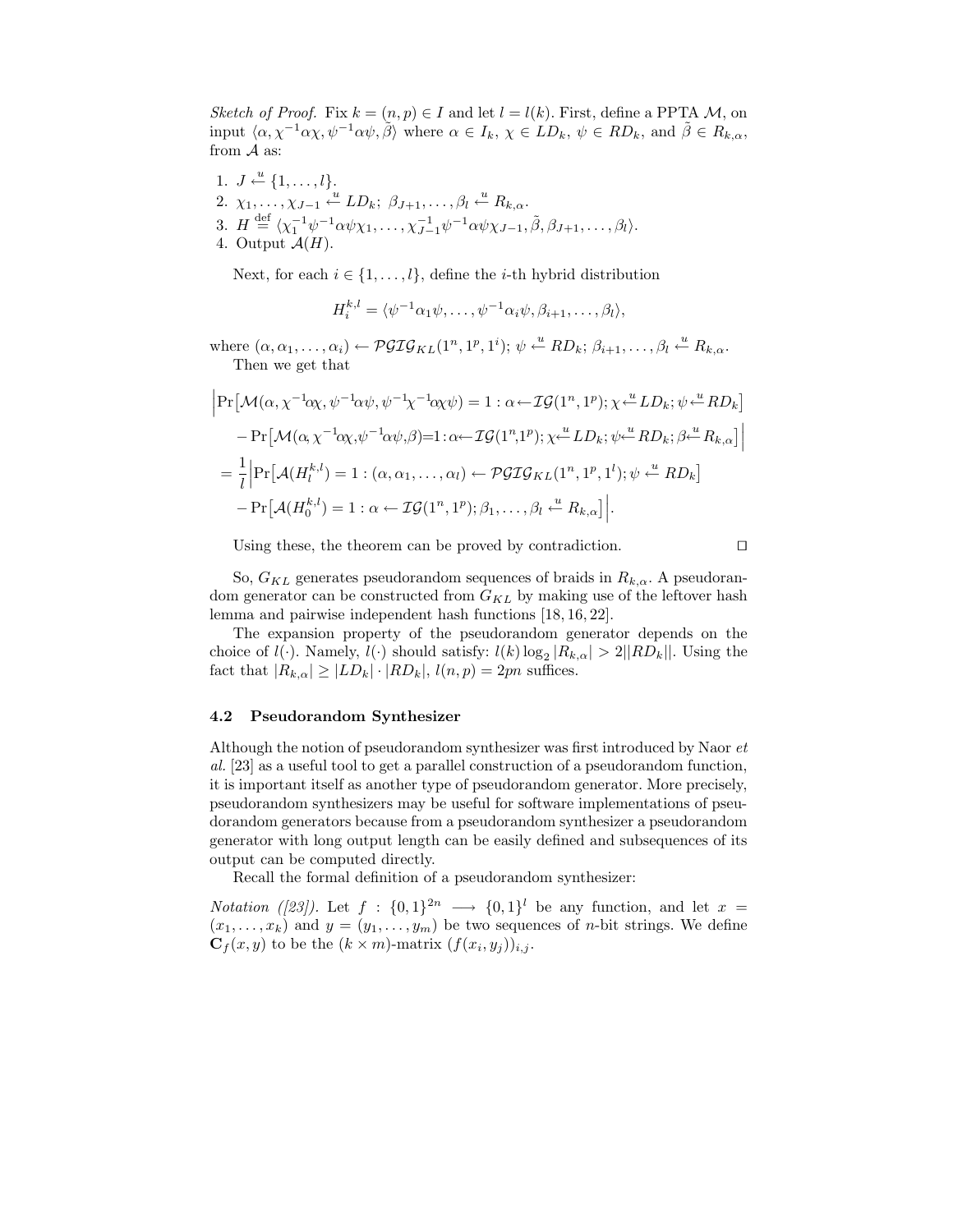**Definition 6** ([23]). Let  $l : \mathbb{N} \longrightarrow \mathbb{N}$  be any function, and let  $S : \{0,1\}^* \times \mathbb{N}$  ${0,1}^* \longrightarrow {0,1}^*$  be a polynomial-time computable function such that for every  $x, y \in \{0,1\}^n$ ,  $||S(x,y)|| = l(n)$ . Then S is a pseudorandom synthesizer if for every PPTA  $\mathcal{A}$ , every two positive polynomials P and  $m$ , and all sufficiently large n's

$$
Pr[\mathcal{A}(\mathbf{C}_S(x, y)) = 1] - Pr[\mathcal{A}((r_{i,j})_{1 \le i,j \le m}) = 1]| < \frac{1}{P(n)},
$$

where  $m = m(n)$  and  $x_1, \ldots, x_m, y_1, \ldots, y_m \stackrel{u}{\leftarrow} \{0,1\}^n$ ;  $x = (x_1, \ldots, x_m)$ ,  $y =$  $(y_1, \ldots, y_m); r_{1,1}, \ldots, r_{m,m} \stackrel{u}{\leftarrow} \{0,1\}^{l(n)}.$ 

As mentioned in §1.1, the notion of pseudorandom synthesizer is stronger because pseudorandom synthesizers require that  $\{S(z_i)\}_{1 \le i \le m^2}$  remains pseudorandom even when the  $z_i$ 's are of the form  $\{x_i \circ y_j\}_{1 \le i,j \le m}$ , where  $\circ$  stands for x concatenated with y. If  $l(n) > 2n$  for all  $n \in \mathbb{N}$ , a pseudorandom synthesizer directly becomes a pseudorandom generator with  $m(n) = 1$ . However, every pseudorandom generator is not a pseudorandom synthesizer (See [23] for example).

Now we construct a pseudorandom synthesizer based on the DKL-Assumption.

**Construction 3.** For every  $k = (n, p) \in I$  and every  $\alpha \in I_k$ , define  $s_{\alpha}$ :  $LD_k \times RD_k \longrightarrow R_{k,\alpha}$  by  $s_\alpha(\chi,\psi) = \psi^{-1}\chi^{-1}\alpha\chi\psi$ . Let  $S_k$  be the random variable that assumes as values the function  $s_{\alpha}$  according to the distribution,  $\mathcal{IG}(1^n, 1^p)$ . Let  $S_{KL} \stackrel{\text{def}}{=} \{S_k\}_{k \in I}$ .

Then we get the following result:

Theorem 3. If the DKL-Assumption holds, then for every PPTA A, every positive polynomials l, P, and all sufficiently large  $k = (n, p)$ 's in I,

$$
|\Pr[\mathcal{A}(\mathbf{C}_{s_{\alpha}}(\chi,\psi))=1]-\Pr[\mathcal{A}((\gamma_{i,j})_{1\leq i,j\leq l})=1]|<\frac{1}{P(k)},
$$

where  $l = l(k)$  and  $\alpha \leftarrow \mathcal{IG}(1^n, 1^p); \ \chi_1, \ldots, \chi_l \stackrel{u}{\leftarrow} LD_k; \ \chi = (\chi_1, \ldots, \chi_l);$  $\psi_1, \ldots, \psi_l \stackrel{u}{\leftarrow} RD_k; \, \psi = (\psi_1, \ldots, \psi_l); \, \gamma_{1,1}, \ldots, \gamma_{l,l} \stackrel{u}{\leftarrow} R_{k,\alpha}.$ 

Sketch of Proof. Fix  $k = (n, p) \in I$  and let  $l = l(k)$ . First, define a PPTA M, on input  $\langle \alpha, \chi^{-1} \alpha \chi, \psi^{-1} \alpha \psi, \tilde{\beta} \rangle$  where  $\alpha \in I_k$ ,  $\chi \in LD_k$ ,  $\psi \in RD_k$ , and  $\tilde{\beta} \in R_{k,\alpha}$ , from  $A$  as:

- 1.  $J \stackrel{u}{\leftarrow} \{1, \ldots, l^2\}.$
- 2. Compute  $J_1, J_2$  such that  $1 \leq J_1, J_2 \leq l$  and  $J = l(J_1 1) + J_2$ .
- 3. Let  $\chi_{J_1} \stackrel{\text{def}}{=} \chi$  and  $\psi_{J_2} \stackrel{\text{def}}{=} \psi$ .
- 4.  $\chi_1, \ldots, \chi_{J_1-1} \stackrel{u}{\leftarrow} LD_k; \psi_1, \ldots, \psi_{J_2-1}, \psi_{J_2+1}, \ldots, \psi_l \stackrel{u}{\leftarrow} RD_k; \beta_{J+1}, \ldots, \beta_{l^2} \stackrel{u}{\leftarrow}$  $R_{k,\alpha}$ .

5. Define the  $(l \times l)$ -matrix  $H = (h_{i,j})_{1 \leq i,j \leq l}$  to be

$$
h_{i,j} = \begin{cases} \psi_j^{-1} \chi_i^{-1} \alpha \chi_i \psi_j & \text{if } l(i-1) + j < J, \\ \tilde{\beta} & \text{if } l(i-1) + j = J, \\ \beta_w & \text{if } w \stackrel{\text{def}}{=} l(i-1) + j > J. \end{cases}
$$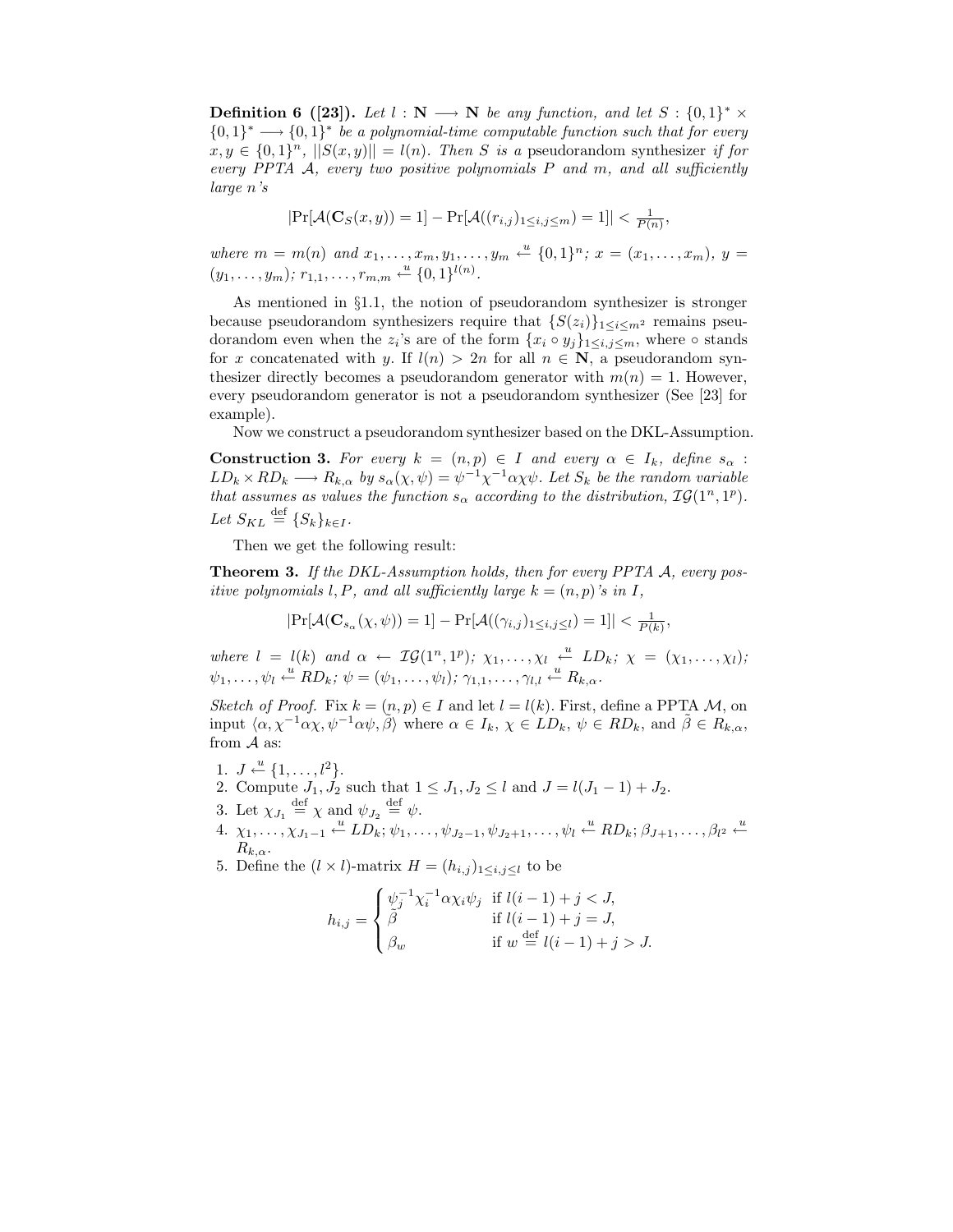## 6. Output  $\mathcal{A}(H)$ .

Next, for each  $0 \leq r \leq l^2$ , define the r-th hybrid distribution  $H_r^{k,l}$  =  $(h_{i,j})_{1\leq i,j\leq l}$  to be

$$
h_{i,j} = \begin{cases} \psi_j^{-1} \chi_i^{-1} \alpha \chi_i \psi_j & \text{if } l(i-1) + j \le r, \\ \beta_w & \text{if } w \stackrel{\text{def}}{=} l(i-1) + j > r, \end{cases}
$$

where  $\alpha \leftarrow \mathcal{IG}(1^n, 1^p); \ \chi_1, \ldots, \chi_l \leftarrow^u LD_k; \ \psi_1, \ldots, \psi_l \leftarrow^u RD_k; \ \beta_{r+1}, \ldots, \beta_{l^2} \leftarrow^u \mathcal{IG}(1^n, 1^p)$  $R_{k,\alpha}$ .

Then we get that

$$
\begin{split}\n&\left|\Pr\left[\mathcal{M}(\alpha,\chi^{-1}\alpha\chi,\psi^{-1}\alpha\psi,\psi^{-1}\chi^{-1}\alpha\chi\psi)\right.\right.\\
&\left.-\Pr\left[\mathcal{M}(\alpha,\chi^{-1}\alpha\chi,\psi^{-1}\alpha\psi,\beta)\right.\\
&- \Pr\left[\mathcal{M}(\alpha,\chi^{-1}\alpha\chi,\psi^{-1}\alpha\psi,\beta)\right.\\
&\left.-\Pr\left[\mathcal{M}(\alpha,\chi^{-1}\alpha\chi,\psi^{-1}\alpha\psi,\beta)\right.\\
&\left.-\frac{1}{l^2}\left|\Pr\left[\mathcal{A}(H_{l^2}^{k,l})\right.\right.\\
&\left.\left.-\mathcal{IG}(1^n,1^p);\chi_1,\ldots,\chi_l\right.\right.\\
&\left.\left.\left.\left.\left.\mathcal{L}\right.\right.\right\}.\left.\left.\mathcal{L}\right.\right)\right.\\
&\left.\left.-\mathcal{IG}(1^n,1^p);\chi_1,\ldots,\chi_l\right.\right.\\
&\left.\left.\mathcal{L}\right.\left.\mathcal{L}\right.\left.\mathcal{L}\right.\left.\left.\mathcal{L}\right.\left.\mathcal{L}\right.\left.\mathcal{L}\right.\left.\mathcal{L}\right.\left.\mathcal{L}\right.\left.\mathcal{L}\right.\left.\mathcal{L}\right.\left.\mathcal{L}\right.\left.\mathcal{L}\right.\left.\mathcal{L}\right.\left.\mathcal{L}\right.\left.\mathcal{L}\right.\left.\mathcal{L}\right.\left.\mathcal{L}\right.\left.\mathcal{L}\right.\left.\mathcal{L}\right.\left.\mathcal{L}\right.\left.\mathcal{L}\right.\left.\mathcal{L}\right.\left.\mathcal{L}\right.\left.\mathcal{L}\right.\left.\mathcal{L}\right.\left.\mathcal{L}\right.\left.\mathcal{L}\right.\left.\mathcal{L}\right.\left.\mathcal{L}\right.\left.\mathcal{L}\right.\left.\mathcal{L}\right.\left.\mathcal{L}\right.\left.\mathcal{L}\right.\left.\mathcal{L}\right.\left.\mathcal{L}\right.\left.\mathcal{L}\right.\left.\mathcal{L}\right.\left.\mathcal{L}\right.\left.\mathcal{L}\right.\left.\mathcal{L}\right.\left.\mathcal{L}\right.\left.\mathcal{L}\right.\left.\mathcal{L}\right.\left.\mathcal{L}\right.\left.\mathcal{L}\right.\left.\mathcal{L}\right.\left.\mathcal{L}\right.\left.\mathcal{
$$

Using these, the theorem can be proved by contradiction.

$$
\Box
$$

# 5 Concluding Remarks

This article has considered two related hard problems in braid groups: the conjugacy and the Ko-Lee problems, which are believed to be computationally infeasible in our current state of knowledge.

Assuming that the conjugacy problem is one-way, we have presented two peculiar hard-core predicates that are provably secure using the infimum and the supremum of a braid. This means that, given  $(\alpha, \chi^{-1}\alpha\chi)$ , predicting the least significant bit of  $\inf(\chi)$  (or  $\sup(\chi)$ ) is as hard as the entirety of  $\chi$ .

Under the decision Ko-Lee assumption, we have proposed two practical pseudorandom schemes, a pseudorandom generator and a pseudorandom synthesizer, that are provably secure.

Braid groups are quite different from the other groups which have been dealt with so far. So the known methods to turn hard-core predicates into pseudorandom generators and to turn pseudorandom generators or pseudorandom synthesizers into pseudorandom function generators cannot be applied naively. Therefore, a natural line for further research is to study how to get these next cryptographic primitives from our results.

## Acknowledgement

We wish to thank the members of the CRYPTO committee. The first two authors were supported in part by the Ministry of Science and Technology under the National Research Laboratory Grant 1999 program. And the third author was supported in part by the Korea IT Industry Promotion Agency under the Information Technologies Research Center program.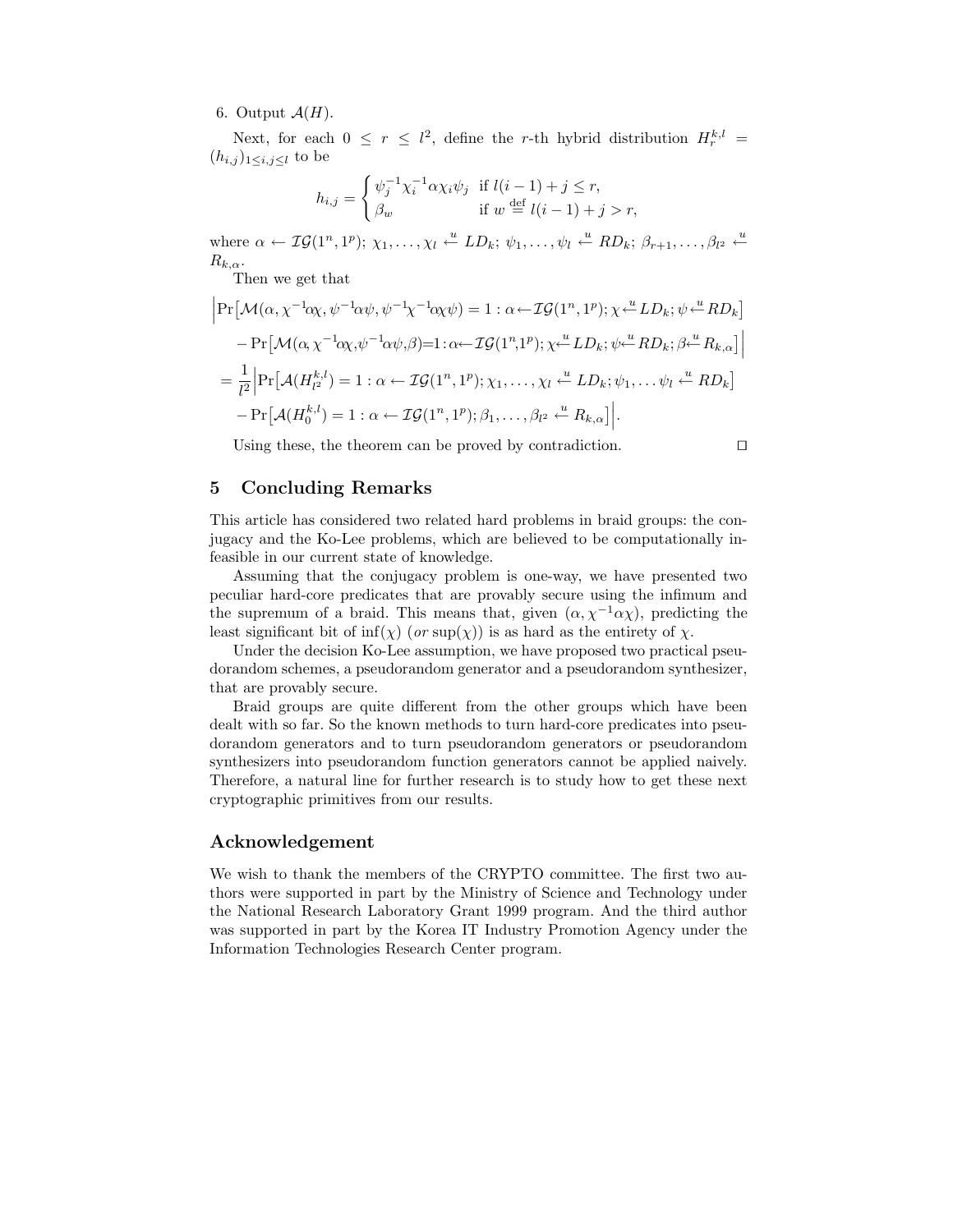# References

- 1. W. Alexi, B. Chor, O. Goldreich, and C.P. Schnorr, RSA and Rabin functions: certain parts are as hard as the whole, SIAM J. Comput. 17 (1988) 194–209.
- 2. I. Anshel, M. Anshel, and D. Goldfeld, An algebraic method for public-key cryptography, Math. Res. Lett. 6 (1999) 287–291.
- 3. M. Bellare and P. Rogaway, Random oracles are Practical: a Paradigm for Designing Efficient Protocols, In 1st Annual Conference on Computer and Communications Security, ACM (1993) 62–73.
- 4. D. Bernardete, Z. Nitecki and M. Gutierrez, Braids and the Nielsen-Thurston classification, J. Knot theory and its ramifications 4 (1995) 549–618.
- 5. M. Bestvina and M. Handel, Train Tracks for surface automorphisms, Topology 34 (1995) 109–140.
- 6. J. Birman, Braids, links and the mapping class group, Ann. Math. Studies 82, Princeton Univ. Press (1974).
- 7. J.S. Birman, K.H. Ko, and S.J. Lee, New approaches to the world and conjugacy problem in the braid groups, Advances in Math. 139 (1998) 322–353.
- 8. M. Blum and S. Micali, How to generate cryptographically strong sequences of pseudorandom bits, SIAM J. Comput. 13 (1984) 850–864.
- 9. W. Diffie and M.E. Hellman, New Directions in Cryptography, IEEE Trans. on Info. Theory, IT-22 (1976) 644-654.
- 10. D.B.A. Epstein, J.W. Cannon, D.F. Holt, S.V.F. Levy, M.S. Patterson, and W. Thurston, Word processing in groups, Jones and Barlett, Boston and London (1992).
- 11. A. Fathi, F. Laudenbach, and V. Poénaru, Travaux de Thurston sur les surfaces, Astérisque (1979) 66–67.
- 12. J.B. Fischer and J. Stern, An Efficient Pseudo-Random Generator Provably as Secure as Syndrome Decoding, Proc. Eurocrypt '96, LNCS 1070, Springer-Verlag (1996) 245–255.
- 13. O. Goldreich, Foundation of Cryptography—Fragments of a Book, Available at http://www.theory.lcs.mit.edu/~oded/frag.html (1995).
- 14. O. Goldreich and L.A. Levin, Hard-core Predicates for any One-Way Function, 21st STOC (1989) 25–32.
- 15. S. Goldwasser, S. Micali, and R. Rivest, A Digital signature scheme secure against adaptive chosen-message attacks, SIAM J. Comput. 17 (1988) 281–308.
- 16. J. Hastad, R. Impaglizo, L.A. Levin, and M. Luby, A Pseudorandom Generator from any One-way Function, SIAM J. Comput. 28 (1999) 1364–1396.
- 17. R. Impagliazzo and M. Naor, Efficient cryptographic schemes provably as secure as subset sum, Proc. IEEE 30th Symp. on Found. of Comput. Sci. (1989) 231–241.
- 18. R. Impagliazzo and D. Zuckerman, Reclying random bits, Proc. 30th IEEE Symposium on Foundations of Computer Science (1989) 248–253.
- 19. K.H. Ko, S.J. Lee, J.H. Cheon, J.W. Han, J.S. Kang, and C. Park, New Public-key Cryptosystem Using Braid Groups, Proc. Crypto 2000, LNCS 1880, Springer-Verlag (2000) 166–183.
- 20. J. Los, Pseudo-Anosov maps and invariant train track in the disc: a finite algorithm, Proc. Lond. Math. Soc. 66 (1993) 400-430.
- 21. J. McCarthy, Normalizers and centralizers of psuedo-Anosov mapping clases, Available at http://www.mth.msu.edu/~mccarthy/research/.
- 22. M. Naor and O. Reingold, Number-Theoretic constructions of efficient pseudorandom functions, Proc. 38th IEEE Symp. on Foundations of Computer Science (1997) 458–467.